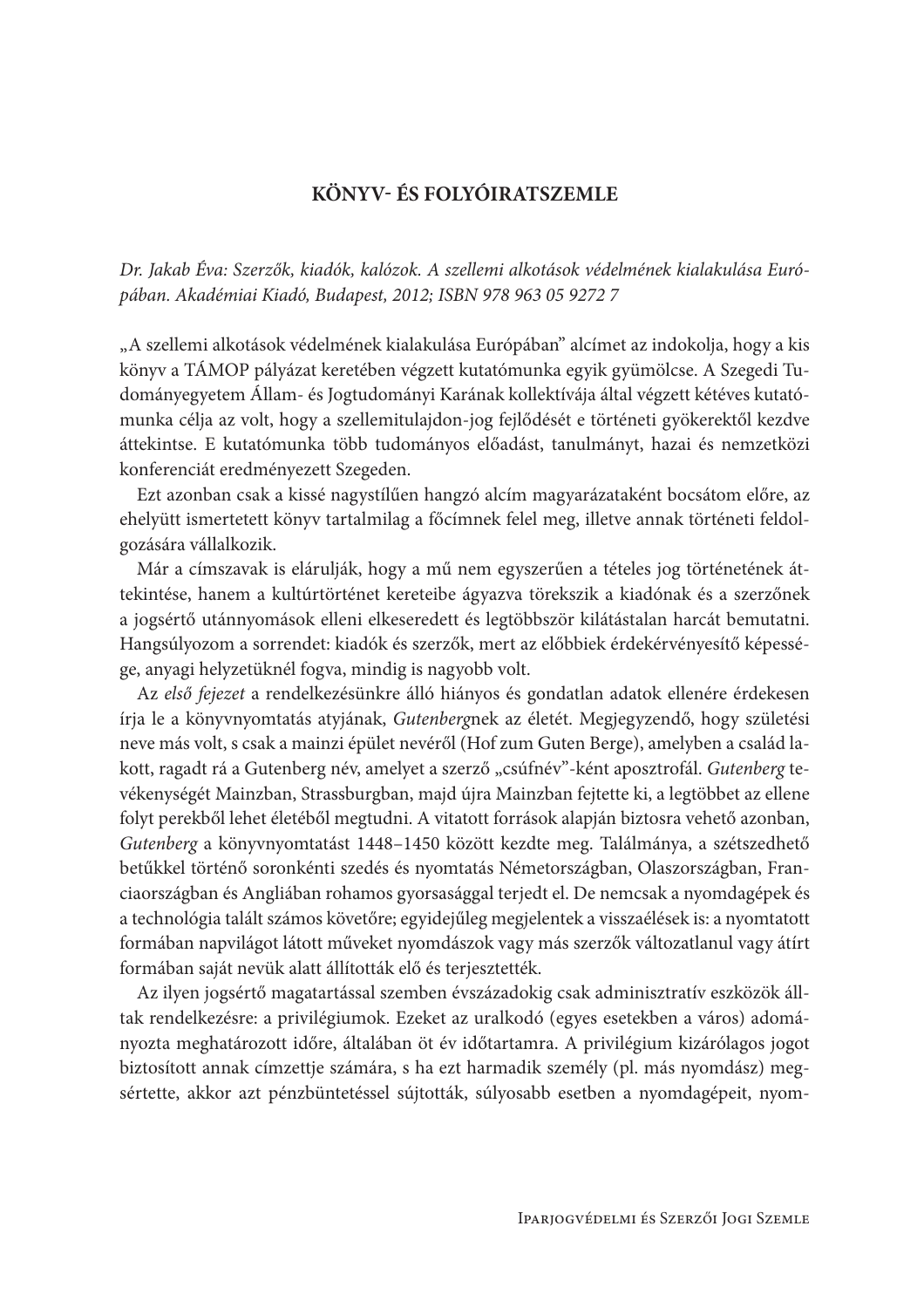datermékeit elkobozták. A rendelkezésre álló adatok szerint az első ilyen privilégiumot a Velencei Köztársaságban adták ki 1469-ben - azaz két évtizeddel Gutenberg találmányának megvalósítását követően.

Magyarországon ugyancsak privilégiumok útján igyekeztek gátat vetni a jogsértő utánzásoknak: 1554-ben a Nagyszombati (szlovákul: Trnava) Egyetem kapott kizárólagos jogot tankönyvek nyomtatására.

A második fejezet a XVIII. század egyik legnagyobb német gondolkodója, Christian *Thomasius* esetének leírásával kezdődik. Ő saját bőrén tapasztalta meg, hogy a hallgatói számára készített táblázatos jegyzetét engedélye nélkül, rövidítve, számos hibával - igaz az ő neve alatt - kiadták. (Másfél évszázaddal ez előtt Luther Mártonnal történt hasonló). Ez a kellemetlen eset Christian Thomasiust arra indította, hogy átgondolja a szellemi alkotások személyiségvédelmi aspektusait, s az apja által kidolgozott jogászi koncepciót továbbgondolja. Ez a kornak megfelelően természetjogi megközelítést jelentett, s abban Grotius hatását lehet sejteni. A természetjog egyik központi eleme ugyanis az ember természetes, vele született jogainak elismerése, valamint az a gondolat, hogy az ember tulajdonosa saját munkája eredményének is. Így ha a szellemi terméket más utánozza, akkor ezt a tulajdont sérti.

Angliában más irányú fejlődés vezetett hasonló eredményre: az 1694 utáni években uralkodó kaotikus állapotok között hatályát vesztette a Licensing Act, ami a kalózkiadásokkal szembeni jogvédelem megszűnését jelentette. A könyvkereskedőket, kiadókat ez persze drámaian érintette. 1710-re sikerült elérniük az Act of Anne rendelet kiadását, amely újból megtiltotta az engedély nélküli könyvnyomtatást. A rendelet értelmezésére több híres perben került sor, míg végül a jogi helyzet egyértelművé vált. A Lordok Háza híressé vált ítéletének lényege angolul és magyarul olvasható a könyvben.

A harmadik fejezet mintha kicsit fordítva lenne megírva: Locke-ról szinte csak Blackstone kapcsán esik szó, holott az előbbinek hatása messze túlterjedt Anglia határain. Nem is említve, hogy orvos létére milyen magától értetődően kezelte a természetjogot, sőt közel száz esztendővel Rousseau előtt a társadalmi szerződés gondolata is megtalálható nála. Abban persze egyet kell érteni a szerzővel, hogy Blackstone az angol jogban közel háromszáz esztendeje meghatározó tekintély, a könyv előző fejezetei azonban a bölcseletjogsorrendet követik, amely itt megfordul. Kant és Fichte vonatkozásában a sorrend már helyreáll, sőt, több olvasó számára talán meglepetés, hogy Kantnak milyen érdemei vannak a szellemi alkotásoknak a személyiségi jogok körébe történő besorolása terén.

Ez a fejezet (XVI. század vége) mégsem teljes: hiányzik a francia gondolkodásnak és a francia jogszabályalkotás eredményeinek tárgyalása.

Hiszen még ha nem is Rousseau-tól származik a társadalmi szerződés gondolata, az első ilyen tárgyú monografikus feldolgozás<sup>1</sup> szerzője ő. Továbbá hiába rendelkezett a párizsi

J. J. Rousseau: Társadalmi szerződés, 2. kiadás. Budapest, 1947.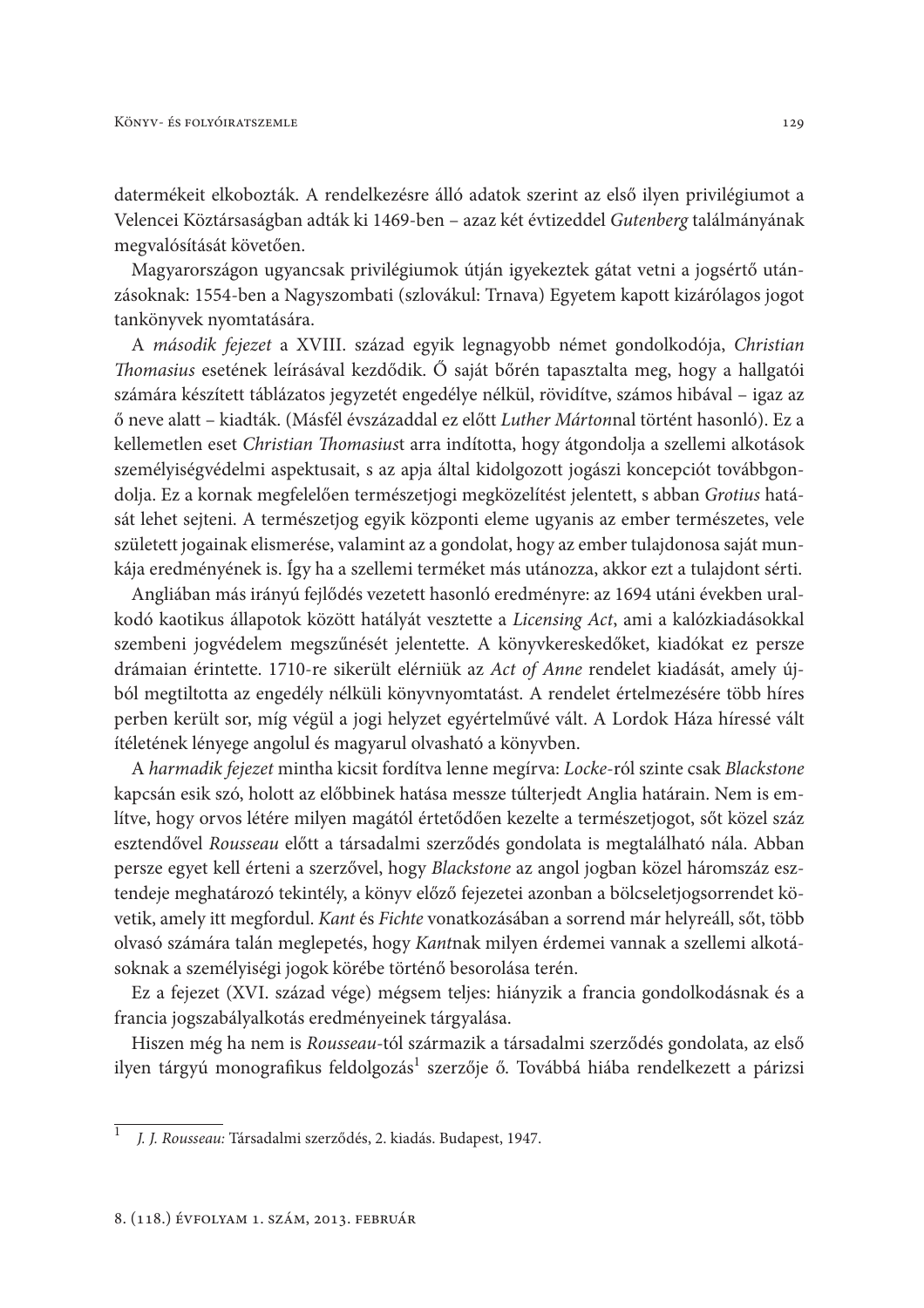parlament könyvének nyilvános elégetéséről, a könyv társadalmi hatása Franciaországban óriási volt. De még a német Fichte vagy a magyar Bessenyei sem tudta magát a hatása alól kivonni.<sup>2</sup>

Idézem Rousseau-t: "A társadalmi szerződés által ugyan az a veszteség éri az embert, hogy fel kell adnia természetes szabadságát, valamint korlátlan jogát mindarra, amit megkíván és elérhet, ezzel szemben elnyeri a polgári szabadságot és a tulajdonjogot minden fölött, ami birtokában van."<sup>3</sup>

Érdemes arról is megemlékezni, hogy amikor következő művén, a nevelésről szóló "Émile"-en dolgozott, akkor ennek eladásáról 1762-ben szerződést kötött, hogy "ő és jogutódai tulajdonként élvezzék annak hasznait."

A francia szerzői jogi irodalomban pedig a mai napig elismert,<sup>4</sup> hogy Rousseau tanai jelentős részben hozzájárultak ahhoz, hogy a forradalmi törvényhozás 1791-ben megszavazza Európa első szerzői jogi törvényét. Ma is idézik a törvény atyját, Le Chapelier-t, aki a nemzetgyűlés vitájában így kiáltott fel: "A mű az író gondolatának gyümölcse, amely a legszentebb, a legtörvényesebb, a legtámadhatatlanabb és a legszemélyesebb tulajdon."<sup>5</sup>

A szellemi tulajdon fogalma a francia jogi dogmatikában ma is uralkodó, beleértve az irodalmi tulajdont, a művészi tulajdont, az ipari tulajdont. Az Európai Unióhoz történt csatlakozás következtében pedig mind a fogalom, mind a kifejezés az eltérő dogmatikai alapokon felépülő magyar, német stb. jogban is erőteljesen érvényesül.

Ezek, a francia szellemtörténetről és jogfejlődésről szóló megjegyzések felvetik a gondolatot, vajon a németek és a franciák párhuzamosan jutottak-e arra a következtetésre, hogy a szerzői jog a legszemélyesebb jog? Vagy a rendkívül tájékozott Kant francia hatás alatt írta, hogy a szerzőt megillető jog a legszemélyesebb jog? E kérdés megválaszolása azonban – ha egyáltalán lehetséges - nem könyvismertetésbe való.

A könyv negyedik fejezetéből teljességgel hiányzik a szellemtörténeti bevezetés. Holott Jeremy Bentham említése Maculay beszédeivel kapcsolatban aligha lett volna erőltetett. De ennél is fontosabb lett volna a Hegel által elindított fenomenológiai iskola említése, amelynek hatásai a mai napig kimutathatók nemcsak a jogtudományban, de a joggyakorlatban is.

Az ötödik fejezetben a Gierke, továbbá Kohler tanításairól szóló kitűnő áttekintés olvasható. Az utóbbinak elévülhetetlen érdemei vannak az immateriális vagyoni jogok védelme dogmatikai alapjainak kidolgozásában. Kohler alapvető gondolatainak említése nélkül a né-

 $\overline{2}$ Vö. Radványi Zsigmond: "Bevezetés a Társadalmi szerződés magyar fordításához (1. l. j.). p. 12, 13.

 $\begin{array}{c} 3 \\ 4 \end{array}$ Rousseau: i. m. (1), p. 33

A. Lucas, H. J. Lucas: Traîté de la propriété littéraire et artistique, 2. kiadás. Párizs, 2001, p. 6.  $5<sup>5</sup>$ 

<sup>&</sup>quot;La plus sacrée, la plus légitime, la plus inattaquable, et, si je puis parler ainsi, la plus personelle des propriétés est l'ouvrage, fruit de la pensée d'un écrivain."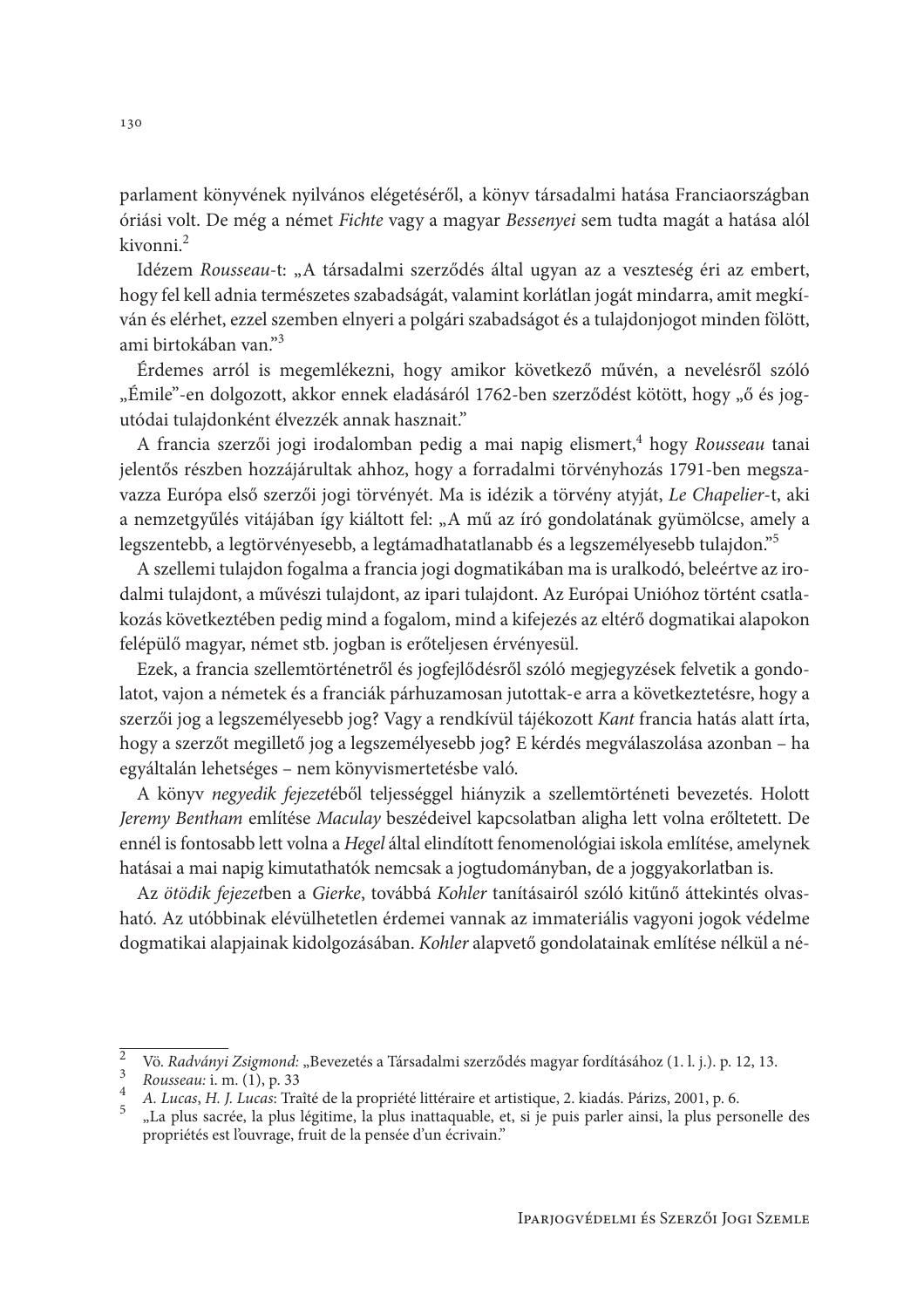met irodalomban sem szerzői jogi, sem iparjogyédelmi tárgyú, tudományos igényű munkát nem lenne célszerű megjelentetni.

Végül egyetértek és szerencsésnek tartom a tanulmány záró mondatát, miszerint "a német jogtudomány – a szellemi alkotások védelme terén is – mintaként szolgált és szolgál a mai napig a hazai törvényhozás és jogélet számára".

Az előzőekben olvasható néhány kritikai megjegyzéstől eltekintve a kis könyv magas színvonalon összeállított, olvasmányos-élvezetes írás, amelyhez hasonlót sem magyar, sem idegen nyelven eddig nem volt módomban olvasni.

Dr. Vida Sándor

 $* * *$ 

## Adam Lashinsky: Az Apple kulisszatitkai. HVG Könyvek, 2012; ISBN 978-963-304-096-6

Vannak hasznos divatok is. Kifejezetten, sőt szerfelett hasznos, hogy mostanában sorra jelennek meg igényes – minden bulváros, a kelendőség bármi áron való növelését célzó pletykálkodást és magánéleti vájkálást mellőző – elemző munkák az ezredfordulós gazdaság világformálóan nagy cégalkotóiról és -vezetőiről, extraklasszis innovátorairól. Ilyen volt egyebek közt Carmine Gallo: Steve Jobs az innováció mestere – Hogyan legyünk őrülten sikeresek c. könyve (HVG Könyvek, 2012 – Iparjogvédelmi és Szerzői Jogi Szemle 2012/6.), Richard L. Brandt Egyetlen kattintás - Jeff Bezos és az Amazon.com felemelkedése c. műve (HVG Könyvek, 2012 – Iparjogvédelmi és Szerzői Jogi Szemle 2012/5.), Walter Isaacson: Steve Jobs (HVG Könyvek, 2011 – Iparjogvédelmi és Szerzői Jogi Szemle 2012/1.), Jeffrey S. Young & William L. Simon: Steve Jobs és az Apple sikertörténete (Lexecon Kiadó, 2009 - Iparjogvédelmi és Szerzői Jogi Szemle 2009/5.), Paul Allen önéletrajzi kötete: Az ötletember – A Microsoft társalapítójának visszaemlékezései (HVG Könyvek, 2012 – legközelebb róla ugyanitt). Nagyon is jól van ez így, hiszen a gazdaság szereplői rengeteget tanulhatnak tőlük. S még inkább, mert ma minden korábbinál nagyobb szükség van olyan szerepmodellekre, amelyek az értékrendben a teremtő munka megbecsülését erősítik, és kik is lehetnének náluk jobb követendő példák azok számára, akiknek megvannak mind az adottságaik, a tehetségük és a kellően erős motivációjuk, hogy igazán nagyot alkossanak a mind gyorsabban átformálódó világban, kiaknázzák az új lehetőségeket, vagy éppen maguk teremtsék meg azokat.

Valószínűnek tűnik, hogy Jobsról írni ezen belül is divattá vált. Ha így is van, nincs ebben semmi kárhoztatandó. Ellenkezőleg, az ő teljesítménye a legnagyobbakéi között is az egyik legkiemelkedőbb, ezért mind a személyisége, mind a pályafutása és az innovátori, valamint a vezetői kvalitásai és módszerei különösen alkalmasak lehetnek arra, hogy fon-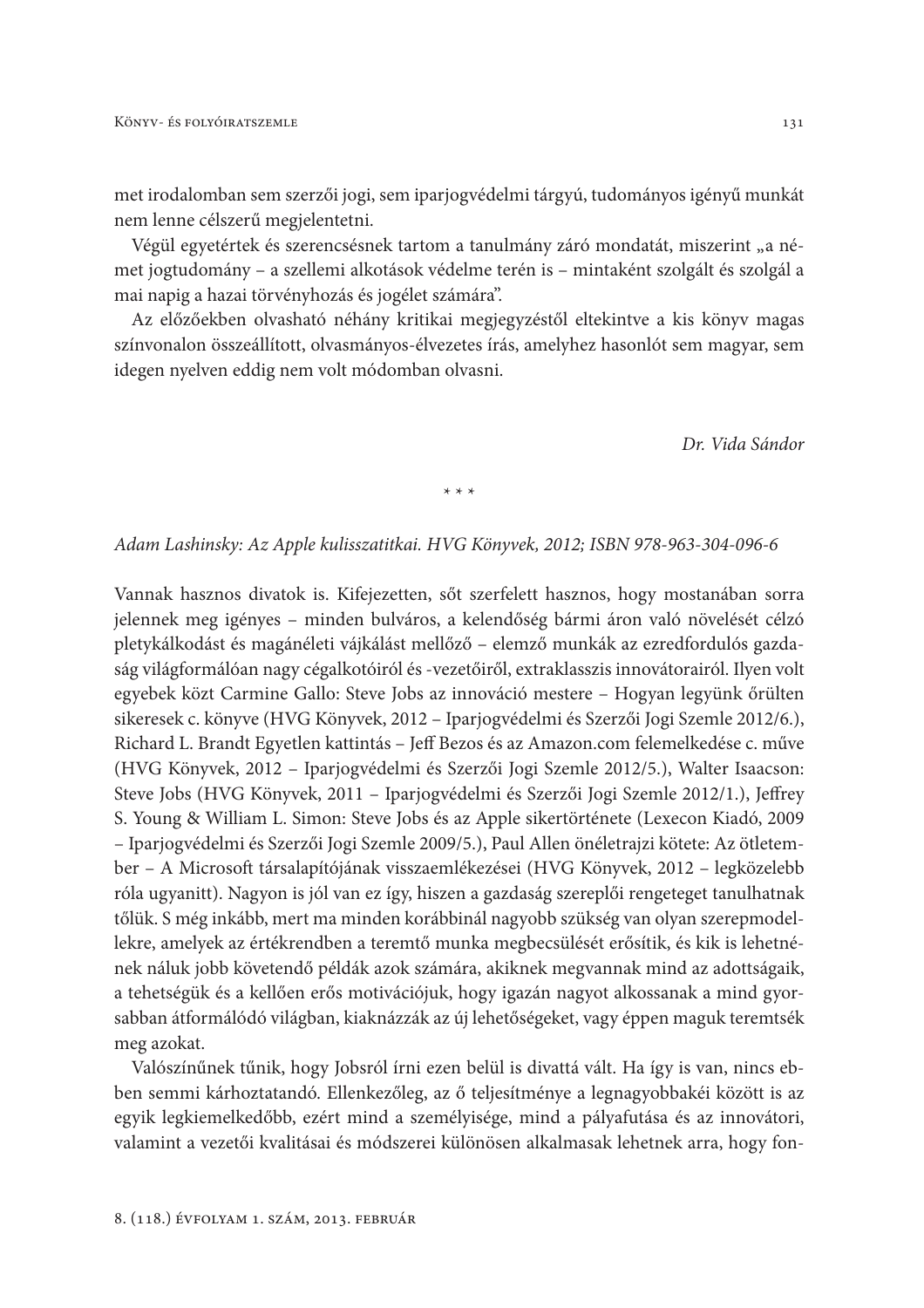tos tanulságokat találjunk bennük. Ó igen, a személyisége enyhén szólva valóban nagyon ellentmondásos volt: ahogyan Isaacson életrajza kapcsán utaltunk rá, szent szörnyeteg azonban korszakalkotó, sőt világformáló nagy fejlesztések, azokat sikerre vivő vállalatok, azok érdekében más cégekkel folytatott nagy csaták szent szörnyetege, akinek nagyságát egymásra halmozott kimagasló sikerei igazolták. S róla e vonatkozásban is igen érdekes, megvilágító erejű elemzést kínál Lashinsky e műve. Különösen érdekes ebben a produktív narcisztikusokról szóló értékelés.

A könyv ugyan az Apple kulisszatitkait fürkészi és elemzi, de e cég kétségtelenül túlnyomó részt – kockáztassuk meg: legfőképp – Jobs nagy műve, és, amint olvashatjuk is, az ő lelke lebegett és lebeg még mindig az Apple vizei felett. A benne felvetett legnagyobb kérdés éppen az, mivé lesz az Apple a továbbiakban Jobs irányítása, hajtóereje, tűzoszlopa nélkül. Egy töprengő fejezet szól a cég Jobs utáni várható világáról és esélyeiről. Ebből egy karakteres mondat – amelyben ott van az is, hogy az Apple nagyon is legyőzhetővé válhat, ha máshol eljön egy új Jobs: "Ha Jobs meg is hal, a versenytársaknak akkor sem lesz Steve Jobsuk." Jól tudjuk azonban, hogy amíg fejlődés van, pontosabban, amíg elegendően erős érdekek hajtják előre a fejlesztést, mindig születnek új Steve Jobsok, és ők megteremtik az új versenytársakat.

Adam Lashinsky a Fortune Magazine egyik vezető szerkesztője a Szilícium-völgy és a Wall Street témakörében. A Stanford Egyetem honlapján olvasható Stanford University's Entrepreneurship Corner is kiemeli, hogy címlapcikkei között volt az Apple, a Hewlett-Packard és a Google. Lényegre törő elemzéseket írt egyebek közt az Intelről, az Oracle-ról, az eBayről, a Twitterről, továbbá a kockázati tőke iparágról.

A HVG Kiadó a honlapján így ajánlja e kötetet: "Amikor egy Wall Street-i elemző megkérdezte az Apple új vezérigazgatóját, Tim Cookot, hogyan működik a cég, így válaszolt: 'Nem akarom, hogy bárki is megismerje a varázslatunkat és lemásolja.' Ez az Apple titka és nagy ellentmondása: termékei és néhai társalapítója, Steve Jobs világszerte hírnévre tett szert, ám teljes homály fedi, mi történik a kaliforniai Cupertinóban, az Apple központjában. Legalábbis mostanáig. Adam Lashinsky számos interjúra épülő kötete exkluzív módon tárja fel az Apple kulisszatitkait: Miért mond ellent az Apple számos olyan vezetési alapelvnek, amelyet napjainkban a legjobb közgazdasági egyetemeken tanítanak? Mi az, amit az Apple vezetői csak 'titkos fűszerként' emlegetnek? Hogyan halmozott sikert sikerre Steve Jobs, és tudott kultuszokra jellemző követőket toborozni az iMachez, az iPodhoz, az iPhone-hoz és az iPadhez? Hogyan tudta megőrizni a ma már 100 milliárd dollár évi bevétellel és több mint 50 ezer alkalmazottal rendelkező cég a versenyelőnyét jelentő startup-ethoszt?" A kötet borítója szerint "Az Apple valóban a világ legtitokzatosabb cége ... csak a bennfentesek tudhatták, mi történik a kaliforniai Cupertinóban, az Apple központjában." És mindkettő kiemeli: "Minden vállalatnak vannak titkai, de az Apple-nél minden titkos."

Néhány idézet a könyvből: "Bárkit meg lehet kérdezni a vállalatnál arról, mit akar Steve, azonnal tud rá válaszolni, még ha az esetek 90%-ában soha nem is találkozott vele." (Olyan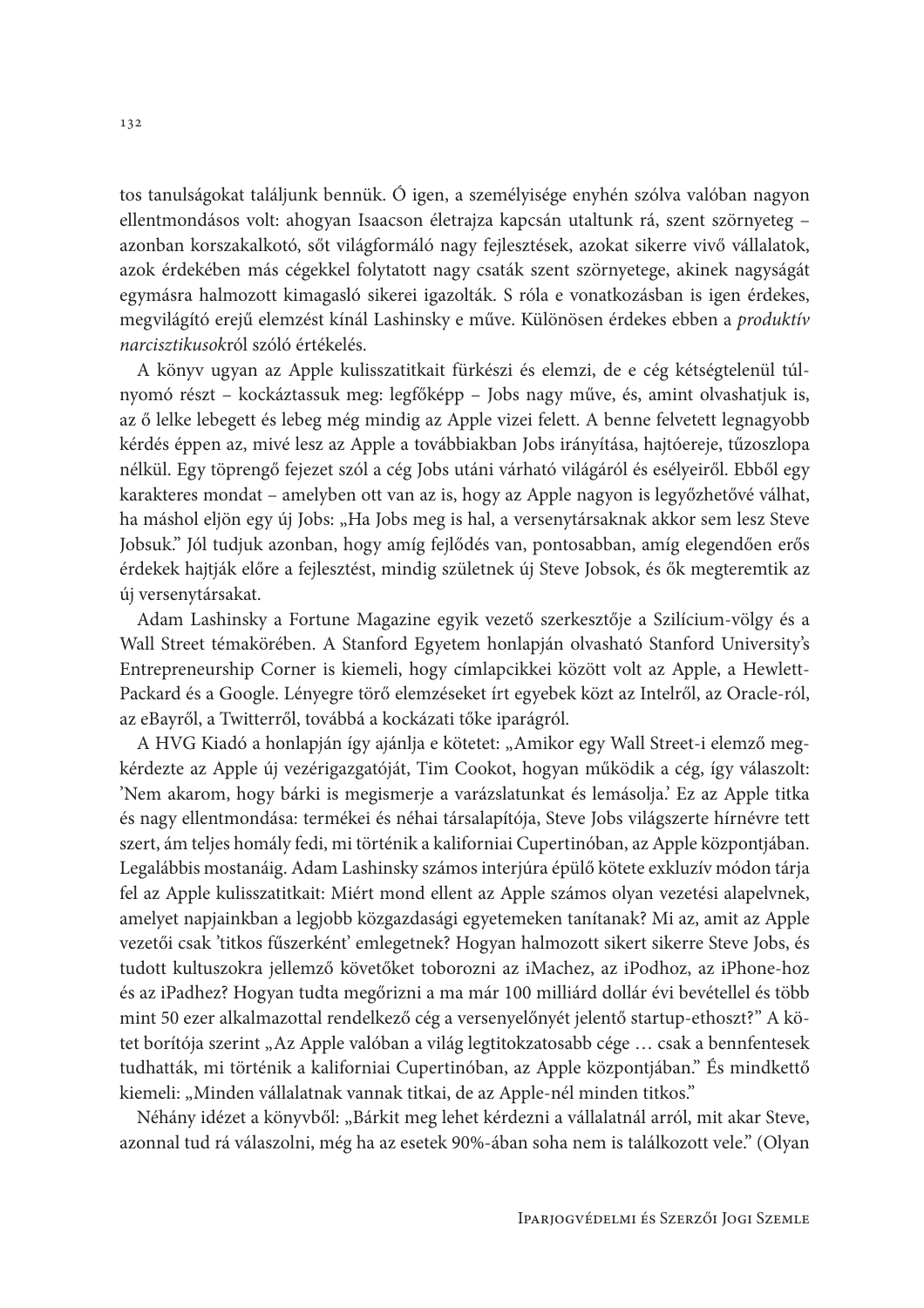vállalatok esetében, amelyeknek nem egyszerű 'rabszolgákra', csak a fizetésért dolgozó alkalmazottakra van szükségük, az embereik kívánatos motivációjának fontos eleme, hogy kötődjenek a céghez és annak céljaihoz. Ilyen, erős kötődést mutat ez a megállapítás.) / "A felhasználók nem tudják, mit akarnak" – Steve Jobs. (Ez Jobs innovációs stratégiájának egyik meghatározó elve. Nem elég követni az igényeket, hanem meg kell teremteni azokat, az innovációs fejlesztéssel létrehozott új kínálattal ráébreszteni őket, hogy olyasmit akarnak, amire maguk nem is gondoltak.) / "'Az a feladatod, hogy megértsd a fogyasztók összes igényét, még azt is, amikről ők maguk sem tudnak. – áll az Apple képzési útmutatójában." / "Jobs a technológiai iparban mindenki másnál jobban látta a jövőt." (Márpedig a jövő nagyrészt ott születik.) / "Amikor az Apple piacra dob egy terméket, az egészen a bevezetésig teljesen titkos, és az ezzel járó médiaérdeklődés nagyon értékes a cég számára. Dollármilliókat ér." / "A völgyben dolgozó fejlesztők szívesen osztanak meg a munkájukról szóló történeteket, ám az Apple fejlesztői arról híresek, hogy hallgatnak." / "Sejtjeink vannak, mint egy valódi terrorista szervezetnek. Mindent a szükséges és elégséges jogosultságok elve alapján csinálunk" – Jon Rubinstein, az Apple hardverüzletágának egykori felső vezetője. (Azaz mindenki pontosan annyi és csak annyi információt kap, amennyi a munkája ellátásához szükséges. Ez a need to know elv, az igazán hatékony módja a cég üzleti titkai megőrzésének. Marketingeszköznek is kiváló: ha ennek híre megy, márpedig híre megy, erőteljesen fokozza a cég iránti érdeklődést.) / "Amíg meg nem bizonyosodsz arról, hogy mindenkivel közölték azt a titkot, addig tilos róla beszélni" - a munkamegbeszélések egyik alaptörvénye a cégnél. / "Pontosan úgy, mint a többi titkos társaságnál, nem feltételeznek megbízhatóságot. Az új tagot egy darabig távol tartják a fő eseményektől, legalábbis addig, amíg a felettese meg nem bízik benne." / "Az Apple-nél annyira elkötelezettek az emberek, hogy erről még munka után, otthon sem feledkeznek meg. Az Apple a vallásuk." / "Az Apple más, és ami mássá tette, az a termékeihez való hozzáállás. Már a kezdetektől fogva külön állt a számítógépipartól. A szellemiségét a különlegessége és a részletekre való figyelme adta." (A nagy varázslatoknak, amelyeket Jobs a fejlesztések vezetőjeként egymás után létrehozott, az egyik kritikus jelentőségű alkotóeleme volt, hogy milyen fontosságot tulajdonított és mekkora energiát szentelt a részletek kidolgozásának és a végsőkig menő finomításuknak.) / "Minden az integrációról szól az Apple-nél. Úgy lehet ezt igazán elérni, ha mindent kézben tartunk: az operációs rendszertől kezdve egészen addig, milyen fűrészszel vágják az üveget." (Végül is, a termék maga a létrehozását szolgáló valamennyi részlet integrációja. A könyvből megtudjuk: Jobs ebbe épp úgy belefoglalta és a minőségbiztosítási rendszerbe építette a tervezés és a gyártás elemeit, mint a marketingét vagy éppen az Apple-boltok működésének pénzügytechnikai elemeit.) / "Amilyen érdekes megérteni azt, mit miért gyárt az Apple, pontosan ugyanolyan rendkívüli megtudni azt, hogy mit miért nem gyárt. A nemet mondás az Apple-nél a termékfejlesztés, így az üzleti működés alapelve is. A nemet mondás képességével – funkciók, termékek, kategóriák, piaci szegmensek, ügyletek és még üzleti partnerek elutasítása is – jellemezte Jobs az Apple alaperőssé-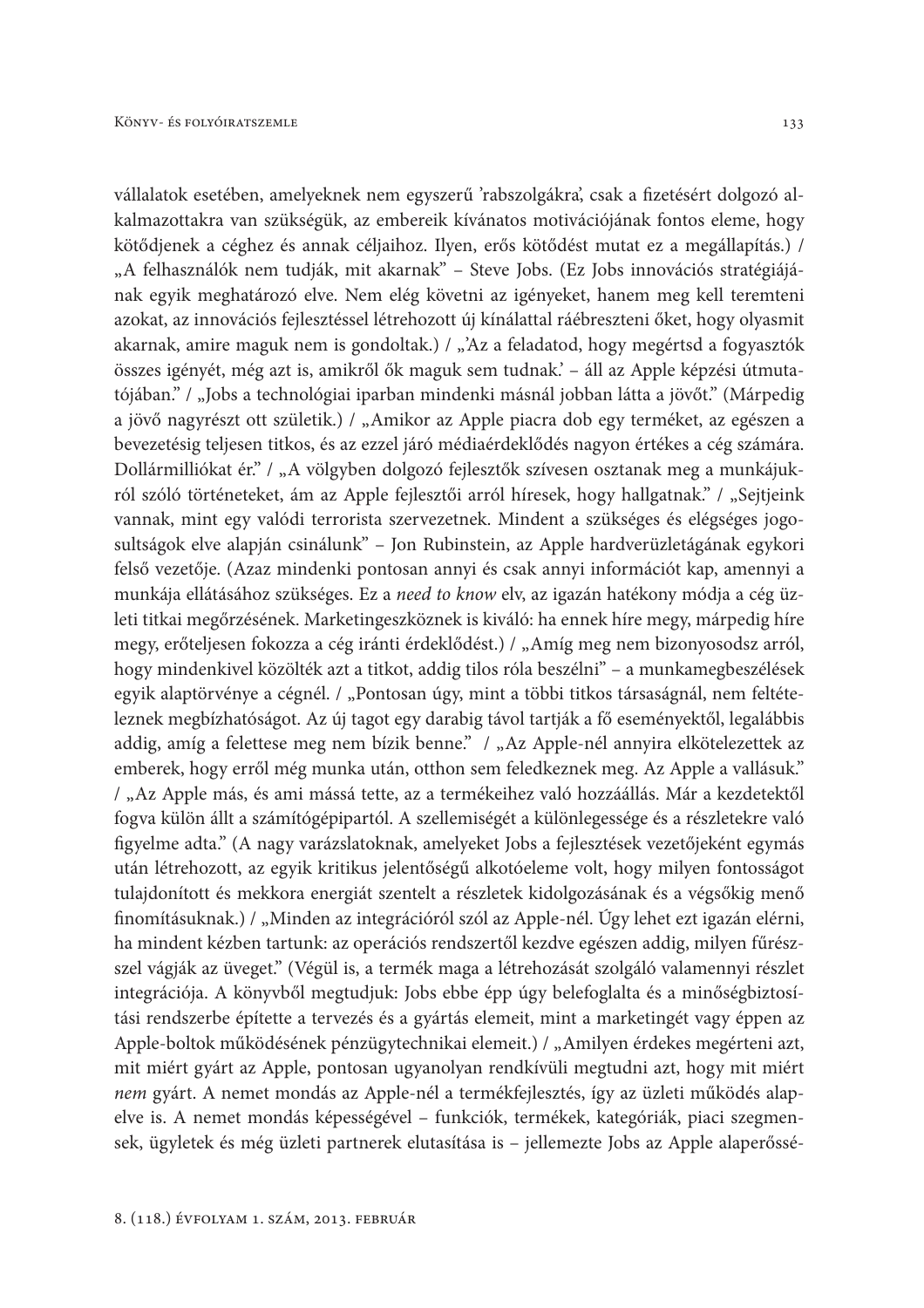gét" (Rilke 8. Duinói Elégiája mondja: "Elönt a sok. Rendezzük. Szétesik. Újra rendezzük. S mi is szétesünk.") / "Az Apple olyan munkakörnyezetet teremtett, ahol arra ösztönzik a munkatársakat, hogy álmodjanak nagyot, ám a középszerűség gyorsan a felszínre kerül." / "Az Apple számára örvendetes eredmény, hogy a fogyasztó nem érzi magát átverve." (Ez azért különösen fontos a cég számára, mert mindenkor különösen nagy súlyt helyez a piacmegdolgozásra, a fogyasztók megnyerésére. Egy testes fejezet írja le, hogyan valósítják meg az Uraljuk az üzeneteinket! alapelvet. Mindez azonban gyorsan hatástalanná válik, ha a fogyasztó úgy érzi, hogy a cég becsapta őt, s ezért többé nem hisz neki. Igen jellemző honi viszonyainkra, hogy cégeink nagy része nem törődik ezzel. / "A forradalmasít kifejezés valószínűleg a leggyakrabban használt szó az Apple marketingjében." / "Az Apple akkor írja újra a szabályait, amikor kénye-kedve tartja." (Egy maró megállapítás az igencsak vitriolos című "Gyűrjük le a barátainkat, igázzuk le az ellenségeinket!" fejezetből.)

Lashinsky így fogalmazza meg mondandója velejét: "E könyv célja, hogy behatoljon az Apple zárt világába és dekódolja azokat a titkos rendszereket, amelyekről más vállalkozók, kíváncsi középvezetők, irigykedő rivális vezérigazgatók és kreatívok álmodoznak, hogy betekintést nyerjenek a cég folyamataiba és szokásaiba. Ha lehetséges az Apple utánzása, ki ne akarná megpróbálni? E bonyolult feladat megértéséhez a leglogikusabb lépés Steve Jobstól elindulni ... A vállalat működése megértésének kulcsa az, miként mondott ellent Jobs a hagyományos vezetői bölcsességnek." Aki viszont ért valamelyest az innovációhoz, az tanúsíthatja, hogy az idézet végén a bölcsesség helyett a konvenciók a helyes kifejezés. És akár itt is megjegyezhetjük: a szövegben akadnak zavaró botlások, kevésbé jól sikerült mondatok, s néhány olyan is, amelynek a jelentését nehéz biztosan kikövetkeztetni.

Az Apple belső világáról: "Még ha nem is rótta köreit az Apple folyosóin, Jobs látható vezető volt. Irodája tiltott területnek számított a munkatársak legtöbbjének. Mégis, Jobs teljes mértékben jelen volt az Apple életében. A különböző beosztású munkatársak láthatták a céges étkezdében, általában a dizájnfőnökkel és egyben alteregójával, Jonathan Ive-vel beszélgetve. ... Olyan lelkesedéssel várták beszédeit, mint a nagyközönség, mivel így megtudhatták, milyen irányba tart az Apple. Bár Jobs megközelíthetetlen volt (s tudva, hogy milyen kíméletlen módon kritizálta, irányította és ösztönözte az éppen különösen fontos feladatot ellátó embereit a szemtől-szembe beszélgetésekben, ez sokak számára inkább áldás lehetett - Osman P.), és annak is nagyon kicsi volt az esélye, hogy egy átlagos alkalmazott valaha látja-e egy megbeszélésen, mégis mindannyian hittek abban, hogy amin dolgoznak, azt majd látja 'Steve'. Minden szálat a kezében tartott, és az Apple összes fontos fejlesztése magán viselte Jobs kézjegyét. ... Az Apple első embere a szó teljes értelmében olyan mikromenedzser, aki cége minden hirdetésének jóváhagyásától kezdve még azt is eldönti, ki jelenhet meg a munkatársak közül a szigorúan bizalmas külső megbeszéléseken."

A munkamódszerről: "Az iPhone befejezéséhez egy eliten belüli elitcsoportot hoztak létre, és a 'háborús mozgósításhoz' nagyobb erőket vetettek be. A fejlesztők hátborzongató katonai szakkifejezést használtak a termékfejlesztés fázisaira a piaci bevezetés közeledtével: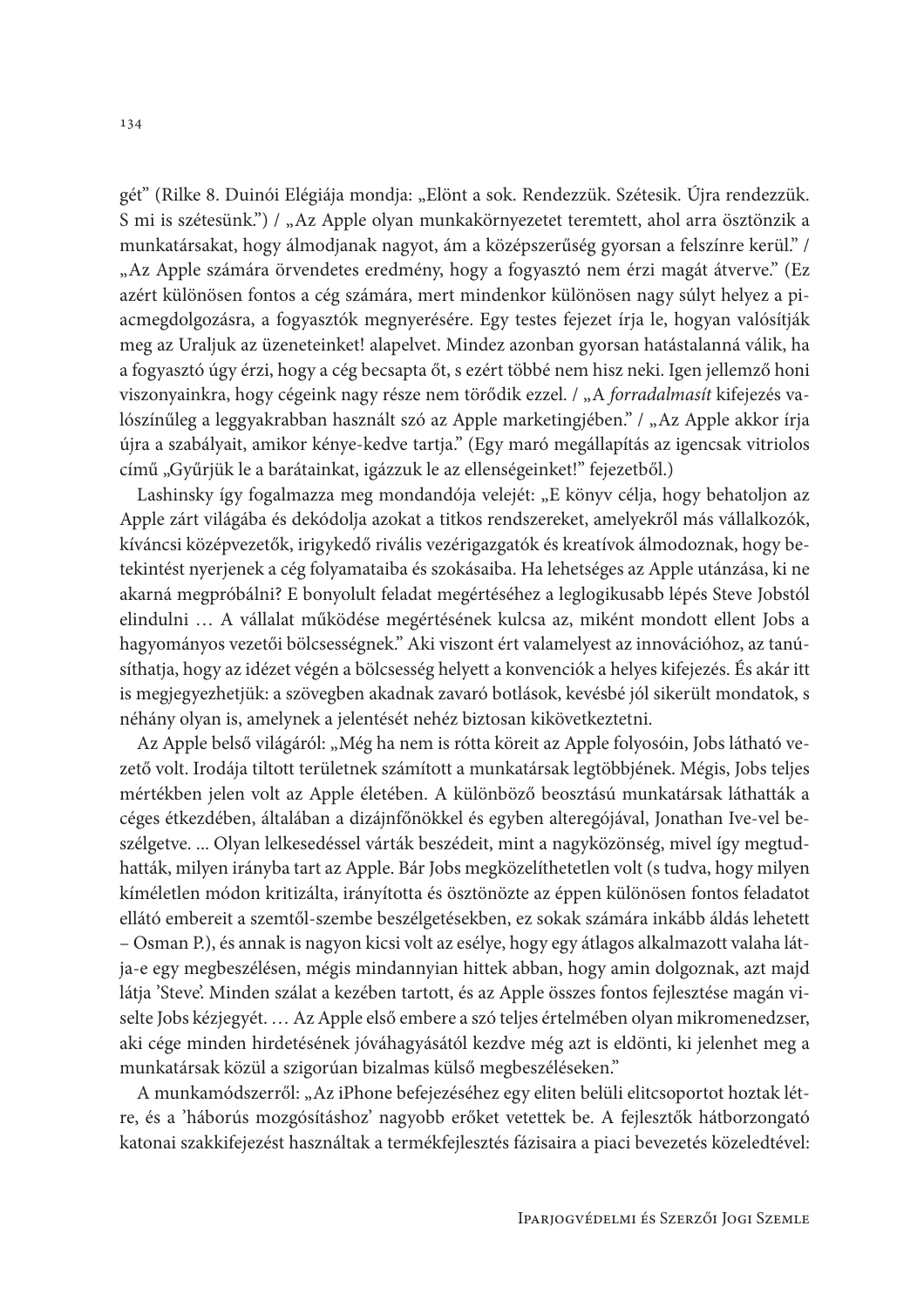halálmenet. ... Az iPhone kifejlesztéséhez vezető halálmenet volt az Apple tankönyve: kijátszották az ászokat, a kulcsfontosságú erőforrásokat pedig átcsoportosították ahhoz a termékhez, amely megragadta a vezérigazgató figyelmét. (Az már Jobs zsenialitása volt, hogy szinte tévedhetetlenül tudta: melyik termék hozhatja meg a legnagyobb sikert a cégnek, hová összpontosítson minden ütőerőt. Olvashatjuk, mire ment az Apple a diverzifikálással, amikor őt kirúgták – Osman P.) Vajon egy másik, szintén 108 milliárd dolláros éves forgalmú cég elérhette volna ugyanezt ugyanennyi idő alatt? Valószínűleg nem, hacsak nincs olyan vezetője, aki hisz abban, hogy meg tudja változtatni a világot, és a vállalata termékei 'nyomot hagynak a világegyetemben'." Tegyük hozzá: még az ilyen vezető sem elég; az is kell, hogy képes legyen, akárcsak Jobs, hogy hasonló hittel, elszántsággal itassa át a kitűzött eredmény elérésében kulcsfontosságú munkatársait. És: "Mintha az Apple-nél nem figyelnének arra, amit a közgazdasági egyetemen tanítanak. Valójában tényleg nem figyelnek."

A cégvezetés stratégiájához: "Az Apple valójában kevés érdeklődést mutat a Wall Street iránt, a befektetőkre láthatóan a legrosszabb esetben bosszantó tényezőként, és a legjobban is csak szükséges rosszként tekint. Az a célja, hogy megőrizze egy startup rugalmasságát akkor, amikor az egykor nimbusszal övezett cégekre (Microsoft, Yahoo!, AOL és még a Cisco jöhet számításba) a növekedés elkerülhetetlen mellékhatásaként jelentkező megcsontosodás a jellemző." Igen, jól ismert tény, hogy minél nagyobb egy cég, annál inkább elveszíti az innovációs munkához nélkülözhetetlen belső rugalmasságát és merészségét. A szokásos megoldás, hogy a nagy cég megfelelő eszközökkel, így egyebek közt felvásárlással, befektetéssel, kisebbeket köt magához, de szabadnak hagyja őket a működésben, és tőlük veszi át az új fejlesztési eredményeket, kisebb-nagyobb részben velük végezteti innovációs fejlesztési munkáját. Lashinsky részletesen megmutatja, hogy Jobs mesteri módon magában az Apple-ben őrizte meg azokat az innovációs képességeket, amelyekkel leginkább a legjobb startup cégek bírnak. Ez a legnagyobb vezetési bravúr: olyanná tenni a céget, hogy fürge és rugalmas legyen, mint a mongúz, ugyanakkor erős, mint az elefánt.

Az Apple-nél különösen rendhagyó módon kezelték a fejlesztések költségkeretét is. "Jobs vezetése alatt csak a gazdasági igazgató volt a felelős a pénzügyekért. Arra ösztökélte a többi vezetőt, hogy az erősségeikre összpontosítsanak. Az Apple különböző szinteken tevékenykedő menedzserei alig beszélnek arról, hogy bármilyen pénzügyi elemzést vagy döntéseik megvédését kérték volna tőlük a befektetés megtérülését illetően. Azért nem beszéltek a költségekről, mert a feletteseik sem beszéltek róla. Jobs megtartotta magának ezt a hatalmat, amit kizárólag a gazdasági igazgatóján keresztül ellenőrzött. (Aligha kétséges viszont, hogy az utóbbi stábja elvégezte a szükséges elemzéseket a befektetések várható megtérülését illetően. Másként ez nem működhetett. - Osman P.) Az Apple menedzserei és beosztottaik szinte úgy viselkednek, mintha gazdag szülők tehetséges gyermekei lennének. Korlátlan forrással rendelkeznek ahhoz, hogy érdekes dolgokat csináljanak. Arra nem kell gondolniuk, milyen költségyonzattal jár az ötletelés, az alkatrész vagy a projektbe fektetett energia. Csak az szab határt, mennyit adnak a 'szüleik'." Az Apple (egyelőre) szilárdan áll a lábán,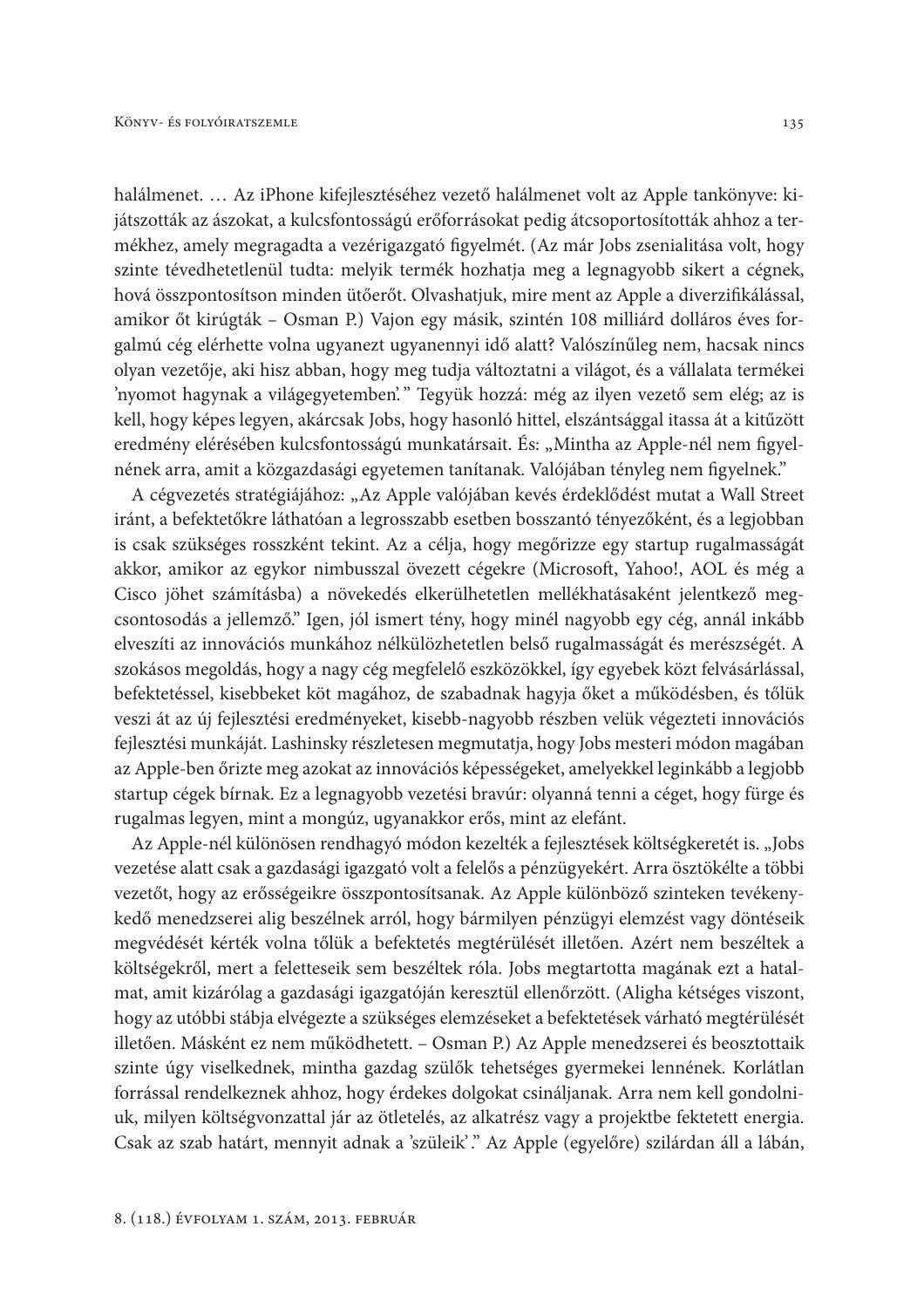tehát ez náluk láthatóan jól működik. Az viszont már roppant izgalmas kérdés, vajon más cégek is át tudnák-e venni fejlesztéseik finanszírozásának ilyeténként való kezelését annak érdekében, hogy sikeressé tegyék innovációs munkájukat.

Szinte nincs az Apple sikerét eredményező kulisszatitkok feszegetésének olyan vonala, amely ne Jobshoz és az ő különleges vezetői és innovátori kvalitásaihoz vezetne el. Lashinsky idézi Robert Sutton stanfordi professzor "Nem kellenek seggfejek szabály: hogyan építsünk egy civilizált munkahelyet, és éljük túl azt, amely nem ilyen" c. könyvéből: "Sutton a hatodik fejezetben – A seggfejek előnyös tulajdonságai – azok 'egyes számú kiállítási tárgyának' titulálja Jobsot. ... Ezt írja azok beszámolója alapján, akik Jobsnak dolgoztak: Ő az egyik legötletdúsabb, legdöntésképesebb és legmeggyőzőbb ember, akivel valaha találkoztam. Azt beszélik róla, elképesztő erőfeszítést és kreativitást csal ki az emberekből. (Ezt megerősíti és részletesen leírja ez a könyv is, s szintúgy a róla szóló, írásunk elején említett művek – Osman P.) Mindenki azt mondja, hogy bár szeszélyei és csúnya kritikái sokakat megőrjítenek és eltávolítanak tőle, ezek sikerének részét képezik, különösen a maximalizmusa és a gyönyörű dolgok létrehozása iránti olthatatlan vágya. (Nála ez utóbbi élvonalába tartozott a termékeik dizájnja, s szintúgy azok felhasználói felületének kialakítása – Osman P.) Még akik a legjobban lenézik, azok is felteszik nekem a kérdést: 'Vajon Jobs példája nem azt bizonyítja-e, hogy néhány seggfej megéri a fáradságot?'"

És: "Jobs arra nagyon figyelt, hogy a beosztottai legalább annyira megszállottak legyenek a részleteket illetően, mint ő. ... Létrehozta az Apple-t jellemző megszállottság-kultuszt. "A vezetési struktúra miatt tud igazán szárnyalni az Apple. Adott egy jövőképpel rendelkező vezető, és vannak olyan bizalmasai, akik képesek az álmait valóra váltani' - mondta Michael Hailey, egykori termékmarketing-menedzser." Jobsnál ugyanakkor könnyű volt rövid úton bukni. Olvashatjuk: 2001-ben meghívta az Apple igazgatótanácsába a nagyhatalmú Tőzsdeés Értékpapírfelügyelet éppen lejáró mandátumú elnökét. "Arthur Lewitt – aki elkötelezett Apple-rajongó volt - örült ennek. 'Azt mondtam neki, nincs más olyan igazgatótanács Amerikában, ahová szívesebben csatlakoznék<sup>2</sup> – idézte fel egy évtizeddel később. Lewitt Kaliforniába repült, és meghallgatta Jobs beszédét a Macworldön. (Az Apple Macintoshplatformnak dedikált évenkénti kiállítás és konferencia, amelyet az IDG bostoni cég rendez - Osman P.) Megkapta az igazgatótanács jövőbeli tanácskozásainak menetrendjét, és nagyon izgatott volt az első, nem kormányzati állása miatt. Mielőtt visszarepült volna, az Apple akkori gazdasági igazgatójánál hagyta egy friss beszéde leírt vázlatát, amelyet a vállalatirányításról tartott. Amikor Lewitt gépe leszállt, egy üzenet várta Jobstól. 'Visszahívtam, és gyakorlatilag azt közölte, hogy már nem tart rám igényt.' Jobsnak nem tetszett Lewitt álláspontja a jó vállalatvezetésről." És mily jellemző: a fejezetnek, amely bemutatja az Apple kulcsfontosságú vezetőit Jobs árnyékában, a címe: Fogadjunk tanítványokat!

Marketingkommunikáció, a cég imázsának menedzselése, piacmegdolgozás. "Az Apple tudatosan, erőteljesen, ám látszólag könnyedén kezeli az imázsát, nem bízva semmit a véletlenre. ... Az áttörést jelentő termékek értékesítésében a trükk az, hogy világosan el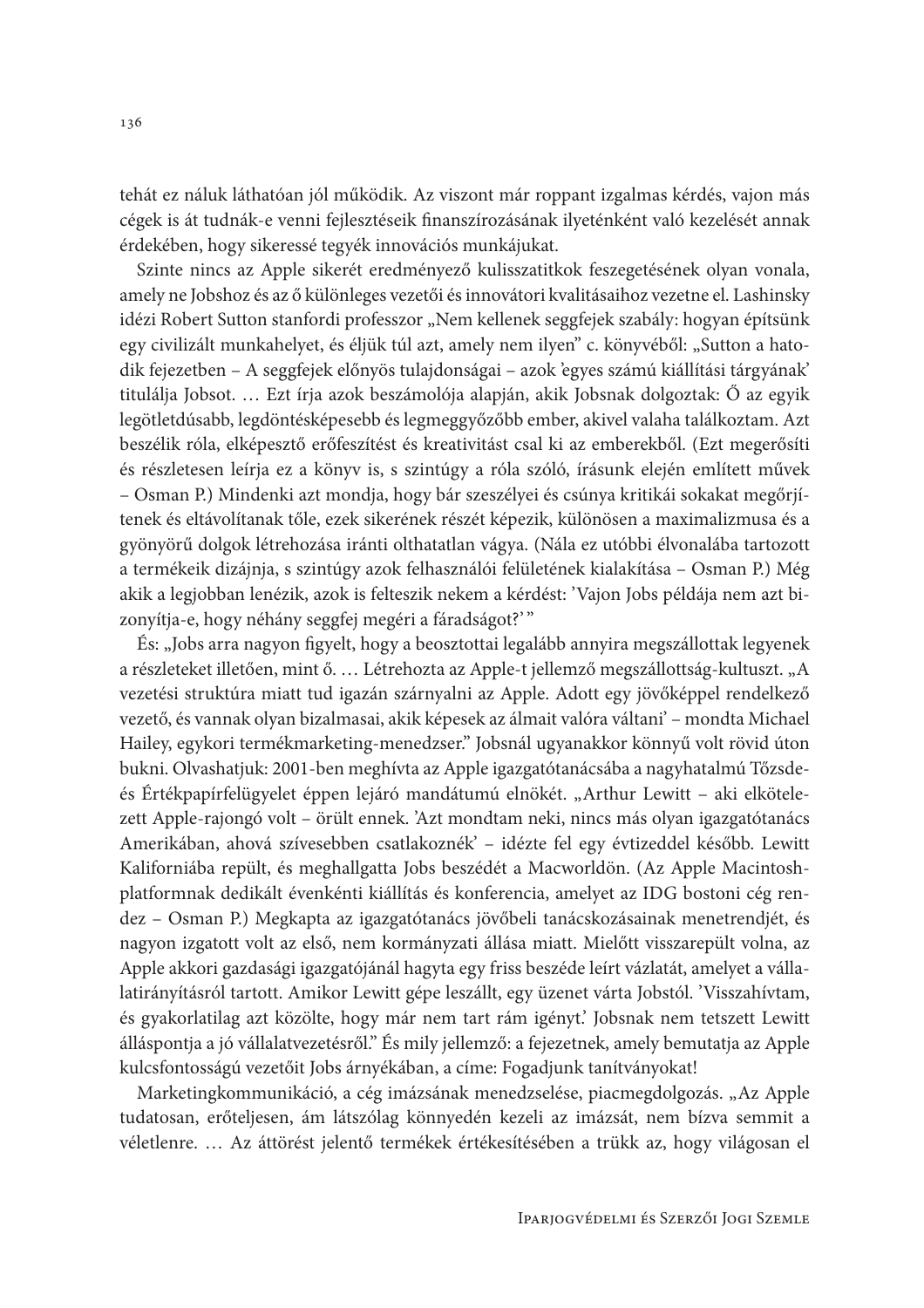kell magyarázni ezeket a fogyasztónak. Bob Borchers, aki az iPhone marketingjéért felelős csúcsvezető volt, elmesélte, hogyan formálta az Apple a közönséget 2007-ben, amikor még a BlackBerry és a Palm uralta a piacot. 'Amikor az iPhone-t bemutattuk, egy lehetett volna a rengeteg közül. Számos funkció volt rajta' - idézte vissza. De ahelyett, hogy a rengeteg funkciót hangsúlyozták volna, az Apple vezetői 'három dolgot emeltek ki: forradalmian új telefon; zsebben elfér az internet; és a valaha gyártott legjobb iPod. Az volt a kulcs, mondta Borchers, hogy pontosan azt emelték ki, amiben az iPhone egyedülálló, így csak annyi információt közöltek a fogyasztókkal, amitől azok lázba jöttek." És, amikor a cég elkezdte kiépíteni a saját bolthálózatát, azt is legfőképp kommunikációra és piacmegdolgozásra használta: "Az Apple-boltok célja az volt, hogy a Macintosht nem használó vásárlóknak imponáljunk. Meg kellett győzni a szkeptikusokat, azokat, akik nem használják a termékeinket, és nem tudják, mit lehet velük csinálni." Valójában ezzel azt mutatták be, amit Jobs mindig is cége legfontosabb termékének tekintett: a felhasználói élményt, amelyet az alkotásaik kínáltak, s amely különlegessé tette számukra magát az azt létrehozó céget is.

Íme, egy úgyszintén kulcsfontosságú, rendhagyó működés "nagyon Jobs!" módon. Tudjuk, hogyan működik a modern iparban a fejlesztési tervcélok kialakítása. Ezzel szemben: "A legtöbb Apple-termék keletkezésének oka pusztán az, hogy az Apple létre akarta hozni. Semmi fókuszcsoport. Semmi felmérés. Semmi versenyképességi elemzés. 'Amikor elkezdtük az Apple-t, azért építettük az első számítógépet, mert azt akartuk' – nyilatkozta Jobs a '80-as évek elején Michael Moritznak, a The Little Kingdom: the Private Story of Apple Computer c. könyv szerzőjének. (Moritz a szilícium-völgyi, nagyhírű Sequoia Capital kockázatitőke-cég egyik 'partnere'. Internetes cégekbe történt befektetései között van a Google, a Yahoo!, a PayPal, a YouTube. A Google-nak befektetőként igazgatótanácsi tagja is volt. - Osman P.). Ezt a mondatot éveken át ismételgette. Huszonöt évvel később kijelentette: 'Nagyon erősen hiszünk abban, hogy a termékeinket saját magunknak gyártjuk.' Az iPhone ennek klasszikus példája. A termék bemutatása előtt az Apple vezetői általában gyűlölték az okostelefonjaikat. 'Ezért határoztuk el, hogy legyártjuk a sajátunkat' – magyarázta Jobs. Ez a vásárlóknak is ellenállhatatlan üzenettel szolgál: Annyira szeretjük a kutyakaját (amelyet gyártunk - Osman P.), hogy mi magunk is megesszük. Csalódás kizárva!" (Egy apró nyilatkozat, amely egymaga megmutatja, hogy Jobs a marketingkommunikációnak is zsenije volt.) Jobsról így írt Moritz: "Az Apple tipikus vásárlójára a tükörben akadt rá, így a cég olyan számítógépeket kezdett el fejleszteni, amilyeneket Jobs akart magának." Épeszű ember ilyet nem tesz – mondja erre valószínűleg minden hagyományos gondolkodású cégvezető és vállalati stratéga. Ám hagyományos gondolkodással vezetett vállalatokban ritkán is születnek forradalmi változást hozó, a járt út forradalmian merész elhagyására támaszkodó innovációk. Valóban őrült nagy kockázatvállalást jelent így fejleszteni - az Apple viszont, Jobsszal a kormánynál, őrült nagy sikereket tudott elérni vele.

Lashinsky tényleg minden lehetőt feltár és megmutat itt az Apple sikeréről annak érdekében, hogy csinálja utánuk, aki tudja. (Ennek nagy részéről itt még nem is szóltunk.)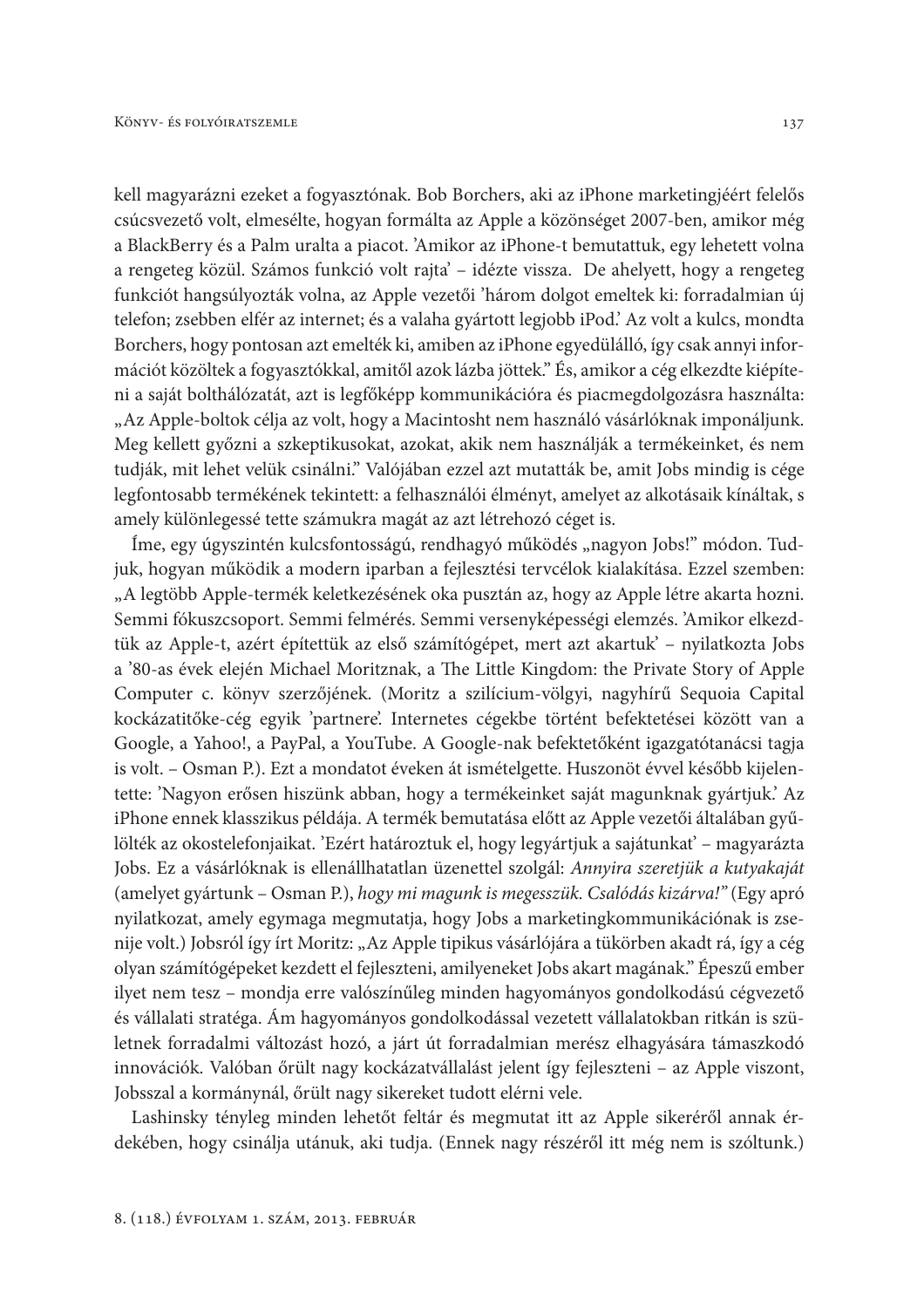Aligha kétséges azonban, hogy a legfontosabb, másolhatatlan és klónozhatatlan összetevője e rendkívüli sikernek maga Steve Jobs. Valószínűleg egy újabb, Jobs-osztályú zseni kell majd ahhoz, hogy hasonló eredményt hozzon létre. Azt pedig meglátjuk, hogy az általa 'előnevelt' utódai az Apple-nél hogyan képesek az élvonalban tartani az ő művét.

Dr. Osman Péter

 $* * *$ 

Ben Goldacre: Rossz tudomány. Hatástalan szerek, gátlástalan kampányok. Akadémiai Kiadó, Új polihisztor sorozat, 2012; ISBN: 978 963 05 9221 5

"Észérvekkel nem lehet eltántorítani az embereket attól, ami mellett nem észérvek alapján tették le a garast." / "Az orvoslás tudománya abban áll, hogy lekösse a beteg figyelmét, amíg a természet meggyógyítja a betegséget" – Voltaire. / "Manapság a természettudósok és az orvosok egy létszámában és muníciójában egyaránt túlerőben lévő haddal néznek szembe, amelynek katonái feljogosítva érzik magukat, hogy bizonyított tényekről mondjanak ítéletet, méghozzá – csodálatra méltó bátorsággal – anélkül, hogy alapvető ismereteik lennének a témában." / "A kulturális szakadék egyre mélyebb: a bizonyítékon alapuló orvoslás, ami nem más, mint alkalmazott természettudomány, nagyszerű ideákkal állt elő az utóbbi két évszázadban, és milliók életét mentette meg, de még egyetlen kiállítást sem szenteltek neki a londoni Tudományos Múzeumban." / "Az egészség megszállottai vagyunk - a sajtó tudományos cikkeinek fele orvosi tárgyú -, folyamatosan meggyőzőnek tűnő állításokkal és sztorikkal bombáznak minket. De mint látni fogjuk, olyan emberek informálnak bennünket, akik többszörösen alkalmatlannak mutatkoztak a tudományos bizonyítékok értelmezésére, magyarázatára és megbízható közvetítésére." / "A táplálkozástudomány csak újabban vált azzá, amit 'a nap hülyesége' elnevezéssel illethetünk." (És itt egy érdekes idézet következik, az első ismert javaslat klinikai vizsgálatra, Dániel próféta könyvéből.) / "Csaknem valamennyi táplálkozástudományi szakértő védelmében azt hoznám fel, hogy sem a tudományos tapasztalat, sem a rosszakarat, s alighanem az értelmi képesség sincs meg bennük ahhoz, hogy nyugodt szívvel hazugoknak nevezzük őket." / "A hazug tudja, mi az igazság, fontos neki, de szándékosan félrevezet; az igazmondó ismeri az igazságot, és megpróbálja elmondani nekünk; a süketelő viszont nem törődik az igazsággal, pusztán hatást akar elérni." (Goldacre ezt itt a tudományt illető beszédre vonatkoztatja - a mi dolgunk, hibánk vagy bölcsességünk, ha mást is beleértünk. És a tételt Harry Frankfurt, a Princeton Egyetem filozófiaprofesszora On Bullshit – nagyon finoman fordítva A süket dumáról – c.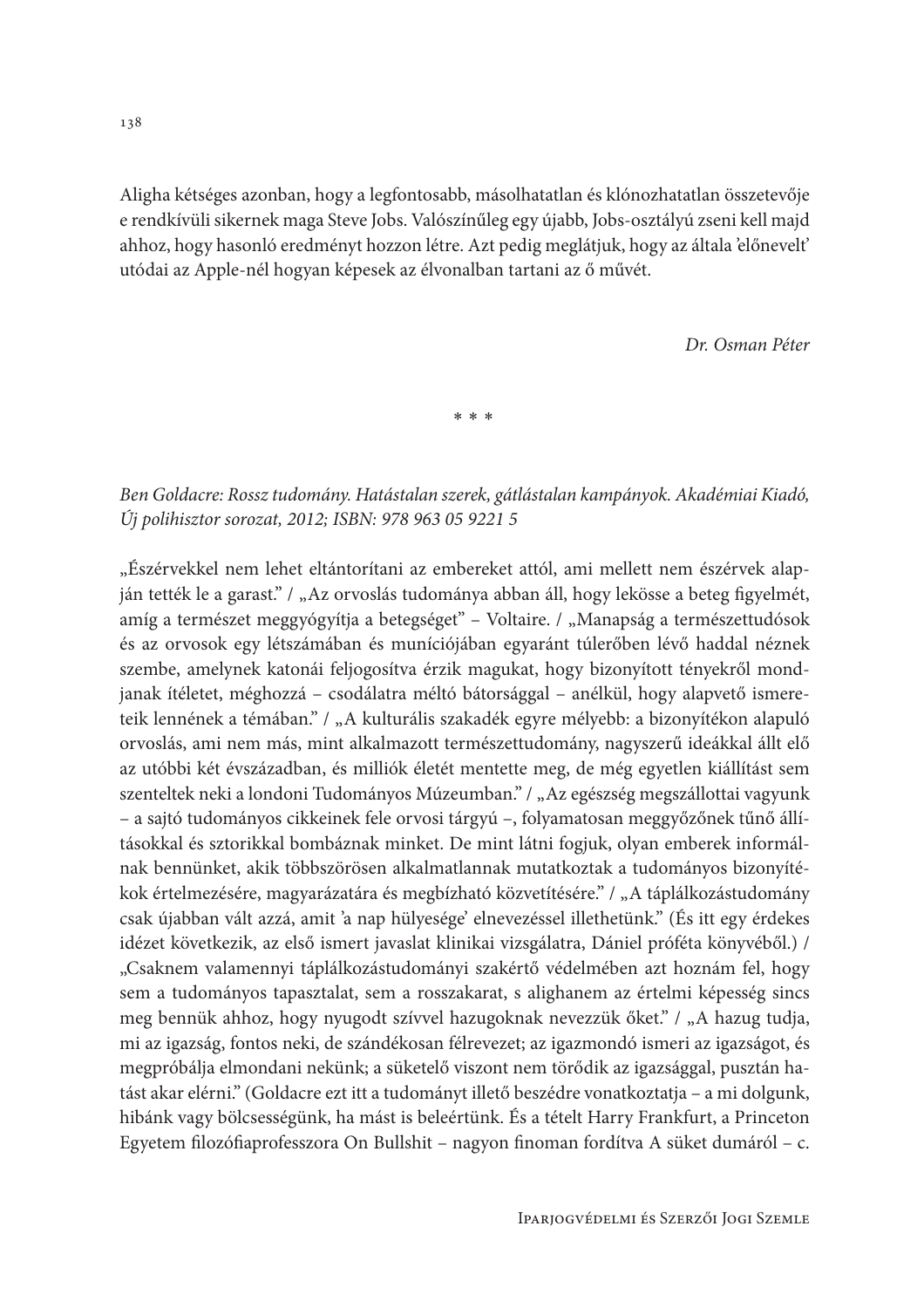esszéjéből idézi.) / "A lényeg, hogy ne pusztán azokat az információkat adjuk meg, amelyek lehetővé teszik munkánk ilyen vagy olyan irányú megítélését, hanem tárjuk elő az összes lehetséges információt, hogy kiderüljön munkánk igazi értéke és jelentősége" – Richard P. Feynman. (Na ja, Feynman könnyen mondott ilyeneket, nem kellett tartania attól, hogy akár a leginkább mélyre ható elemzés és a legszigorúbb kritika mit derít ki munkájának igazi értékéről és jelentőségéről. Hány egyetemi oktató kapja meg azt az őszinte elismerést, amit ő: halálakor a Kaliforniai Műegyetemen a hallgatók ezt a feliratot tették ki: "Szeretünk, Dick"? L. Richard P. Feynman: Hat könnyed előadás – a fizika alapjainak magyarázata. Park Könyvkiadó - Akkord Könyvkiadó, 2000.) / "Kínozzuk meg az adatokat, és bármit be fognak vallani." (Szégyen arra, aki itt másra is gondolni merészel, mint a tudományra!! És ide kívánkozik Churchill híres mondása: "Vannak hazugságok, arcátlan hazugságok és statisztikák." S a legenda szerint ő mondta azt is, hogy "Csak azoknak a statisztikáknak hiszek, amelyeket saját kezűleg hamisítottam".) "Általánosságban elmondható, hogy ha egy gyógyszercég a finanszírozó, akkor négyszer valószínűbb a számára kedvező eredmény, mintha függetlenek vizsgálódnának." ("Oh! irgalom atyja, ne hagyj el." És ide kölcsönözhető a hajdani író, Babay József regényének címe: Istenem, így élünk.) / "Alkalmazásuk tetőfokán, az 1980-as években a szívritmus-szabályozó gyógyszerek több ember halálát okozták, mint az amerikaiak teljes vesztesége a vietnami háborúban. Az információ, amely megakadályozhatta volna a katasztrófát, ott hevert egy alsó fiókban." / "Az a hirdető az igazán zseniális, aki együtt tudja eladni a megoldást és a problémát." (Igazából a problémát és a megoldást, ebben a sorrendben. Amúgy ez a modern marketing egyik alapvető technikája: az addig nemlétező kereslet felkeltése és árucikkel történő kielégítése.) / "Miközben ezt írom, 2008 májusában, a média még mindig tolja a celebekkel megtámogatott 'csodakúrát' (szó szerinti idézet) a diszlexiára, dacára a bizonyítékok teljes hiányának és annak a veszélynek, hogy a vásárlók csupán kidobják a pénzüket; a lapok tele vannak egy különleges 'varázsportól' (ezt is idézem) 'visszanőtt' ujj megdöbbentő sztorijával ...; kuruzslók és sarlatánok egymásnak adják a kilincset a televízióban, egyetemes jóváhagyással hivatkozva légből kapott kutatásokra; és mindig lesznek új parák, mert nagyon jól eladhatók, és az újságírók elemükben érzik magukat tőlük." / "Alapfeltevésem, hogy a vezető sajtómunkások humán végzettségűek, akik nem sokat értenek a természettudományokhoz, de becsületrendként viselik magukon a tudatlanságukat. Titokban, a szívük mélyén talán bánják, hogy el vannak zárva a nyugati gondolkodás utolsó kétszáz éves történetének legjelentősebb fejleményeitől, de a nyílt színen minden médiasztori támadás a természettudomány ellen: úgy a témaválasztás, mint a tálalás a tudomány paródiája" - idézetek a könyvből.

A szerzőről, a kiadó ajánlójából: "Ben Goldacre (1974) ismert brit tudományos író, kutató, orvos és pszichiáter. Az Oxfordi Egyetemen tanult orvostudományt, foglalkozott kognitív idegtudományi kutatásokkal, továbbá pszichiátriai képesítést is szerzett. Nagy sikerű, heti tudományos rovatot vezetett a Guardianben Bad Science néven." Egy idézet tőle, róla, e könyvéből: "Jó néven veszem, ha mások vitatják az elgondolásaimat: így tudom tökélete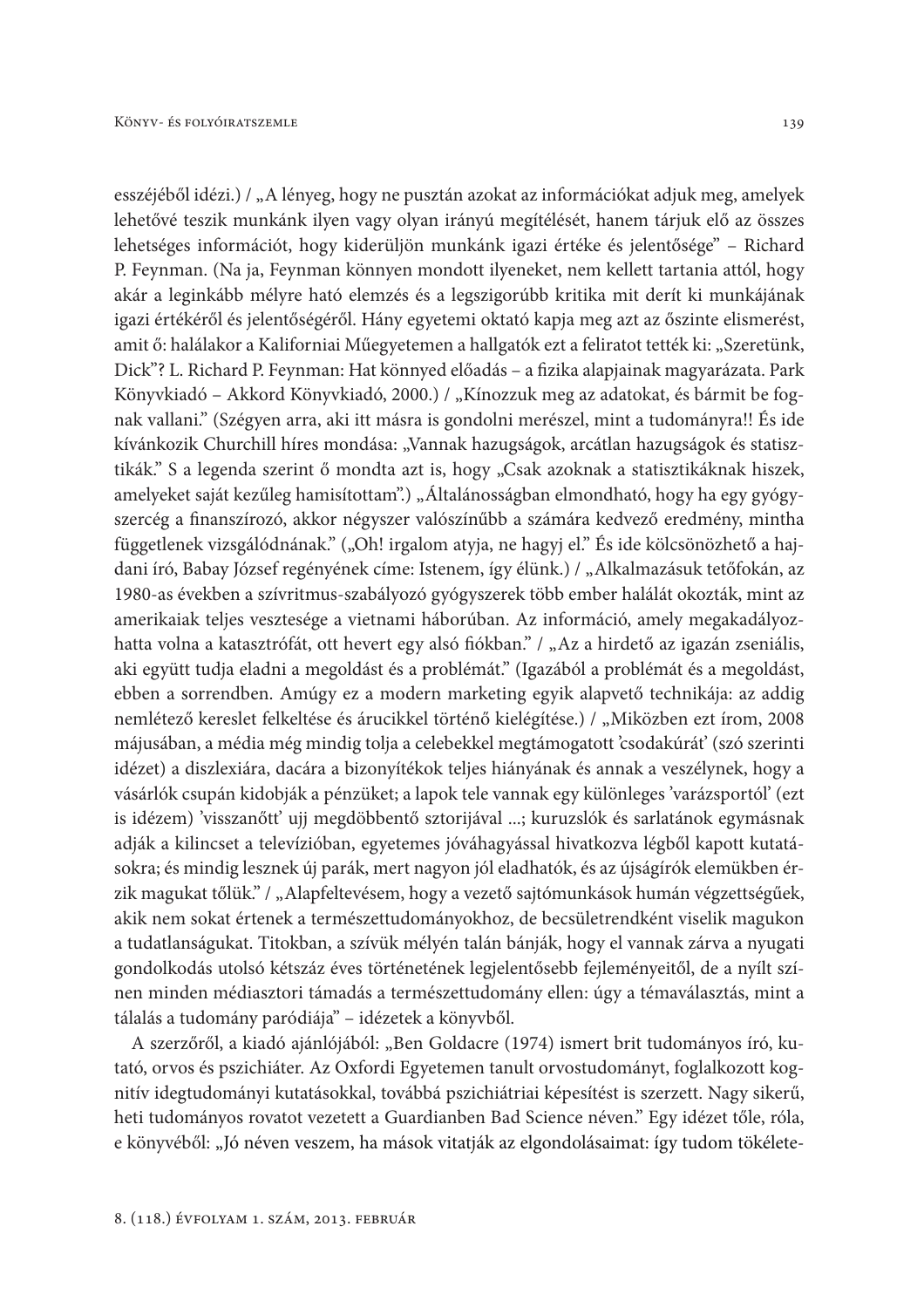síteni őket." Vitathatatlanul ez (kellene legyen) minden értelmes ember ars poeticája. És a szavai a szakmai tapasztalatait illető merítési lehetőségeiről: "Én nem általánosságban beszélek vagy írok orvosokról – az szenvelgő vagy fárasztó lenne, és nem szeretnék a szószék magasából prédikálni –, de az országos Egészségügyi Szolgálatnál (National Health Service, NHS) dolgozva a társadalom minden elképzelhető rétegéből találkozom páciensekkel, nagyon nagy számban, és az életüket érintő igen fontos kérdésekről beszélek velük."

A fentebb említett ajánló így szól e kötetről: "Gyors és könnyű fogyás, 80%-kal fényesebb szempillák, tisztítókúra, mindenható bogyók és kotyvalékok. Megannyi, 'tudományosan megalapozott' hatásúként hirdetett csodaszer. Ben Goldacre tudományos bestsellerében az egyszemélyes szélhámos vállalkozásoktól a legnagyobb gyógyszercégekig terjedő egészségipar fülledt hátsó udvarába kalauzol bennünket. Oda, ahol ezeket a szereket és a hozzájuk tartozó hangos marketingkampányokat kotyvasztják, és ahova a nagyközönség – nem véletlenül – nem láthat be. Hogyan lesz a soha el nem végzett vagy szándékosan torzított mérésekből tudományos 'bizonyíték'? Hogyan kap fel a média minden alapot nélkülöző elgondolásokat és tévhiteket? Miért van az, hogy sokan teljesen gyanútlanul bedőlnek a sarlatánoknak és a kuruzslóknak? Ben Goldacre az igazi tudományt és a mindannyiunkban lakozó józan észt hívja segítségül, amikor a népszerű alternatív gyógymódokat és a gyógyszeripar óriásainak gyakorlatát vizsgálja. A zseniális humorral megírt Rossz tudomány elolvasása után aligha fogunk bedőlni a 21. század nevetségessé tett sárkányfű-árusainak. (Erre azért nem kötnék fogadásokat. Túl erős az ellenkező irányú, mindent legázoló nyomás, amellyel minden lehetséges csatornán folyamatosan és abszolút célorientált, gátlástalan agresszivitással elárasztanak bennünket. Goldacre is ezt írja: 'A legnagyobb problémát a lebutításban látom. Ember a talpán, aki ma csorbítatlanul meg tudja őrizni az ítélőképességét. - Osman P.) Ezek közül sokan nem találták viccesnek a leírtakat, és a könyv megjelenése után rettentő pereket zúdítottak a szerző nyakába. És el is vesztették mindegyiket..."

A szerző jól kiérződő szándéka szerint e könyve mar, mint a királyvíz: szétrágja a hamisat, minden, a célkeresztjébe került álságost, és csak a valódi aranyat kíméli! Még ha könnyed előadásmóddal teszi is ezt, a megállapításai mögött a legtöbbször ott rejtőzik, amit ő maga könyvében egy helyütt így fejez ki : "Ha én most nem egy könnyed és humoros könyvet írnék a tudományról, akkor őrjöngenék a dühtől." És igen, miközben könyve ragyogóan szellemes, és több vonatkozásban is roppant tanulságos, a szentek végtelen megbocsátóképességével kell bírnunk, hogy olvastán ne nyíljon ki az összes bicska a zsebünkben.

Több vonatkozásban is: ugyan Goldacre elemzésének és kritikájának közvetlen tárgya itt az egészség- és a gyógyászati ipar, a könyvből leszűrhető tanulságoknak sokkal szélesebb az értelmezési tartományuk. Nem csekély mértékben módszertani útmutatóként is szolgál az eligazodáshoz és az önvédelemhez ebben a szép új világban, amelyben élünk. Emellett, mesterfokú módszertani segítség ahhoz is, hogyan kell a valamilyen tények kutatását, vizsgálatát szolgáló kísérleteket felépíteni és dokumentálni, s milyen sorsdöntő hibákat kell elkerülni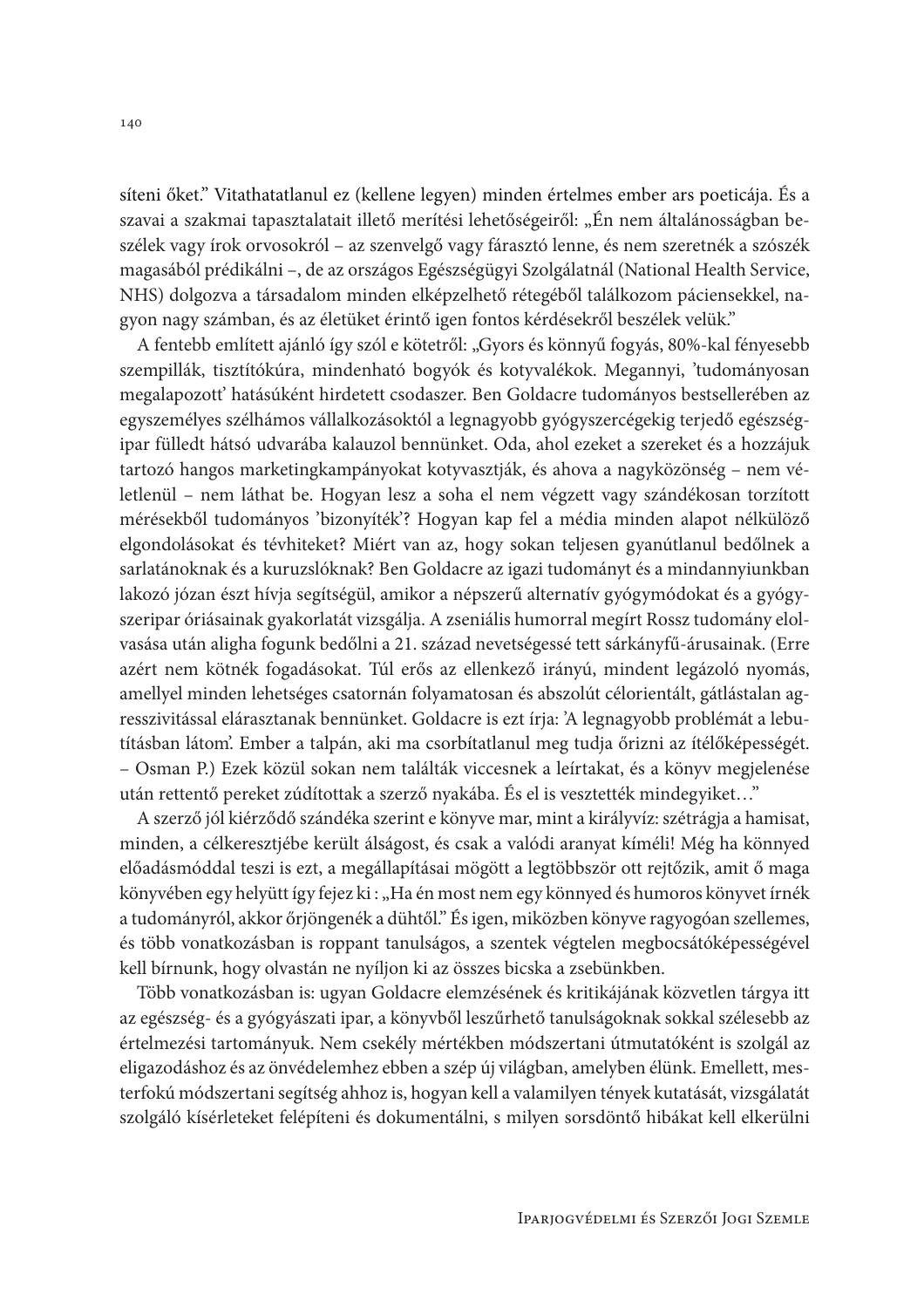ebben. Különösen fontos lehet ez utóbbi azoknak, akik nem mesteriskolákban sajátították el ezt a tudást, hanem többé-kevésbé autodidakta módon igyekszenek uralni azt.

Ismét őt idézve, a Brit tudósok, avagy hogyan kelti rossz hírét a média a tudománynak c. fejezet elejéről: "El kell jutnunk annak belátásáig, milyen mélyre hatolt kultúránkban a tudomány félreértése és félreértelmezése. Ha ismert vagyok valamiről, hát arról, hogy leleplezem a média ostoba tudományos híreit: ez a munkám dandárja, az életművem, és kissé szégyenkezve vallom be, hogy több mint ötszáz sztoriból válogathatok, ha szemléltetni akarom a címbeli témát."

E hasábokon nem hagyható említetlenül, hogy a szerző ismeretei közé láthatóan nem tartozik az iparjogvédelem. Például "szabadalmaztatott ásítás"-ról beszél (már ha a fordítás pontos). "Si tacuisses, philosophus mansisses", vagyis: "ha hallgattál volna, bölcs maradtál volna" – tehát nem árultad volna el tudatlanságodat (Anicius Manlius Severinus Boethius: Consolatio Philosophiae, azaz A filozófia vigasztaló voltáról); szerzőnk más passzusa is figyelmeztető – hogy ne mondjuk: riasztó – példája annak, hogy még a maguk pályáján jól felkészült tudósok is gyakran mily keveset tudnak az iparjogvédelemről, szerzői jogról. Az "áltudományipar" (de jó, találó szóalkotás!) és benne az agytorna kapcsán írja: "A józan ész kisajátítása. Legyen szó egy tökéletesen ésszerű beavatkozásról, mint egy pohár víz vagy az óraközi szünet, de adjunk némi eszement tudományoskodást, amitől megalapozottabbnak, mi magunk pedig okosabbnak tűnünk. (Sic! Minden, valóban erős erénye mellett, az év legjobb fordítása díjat nem ez a kötet nyeri el. Az is igaz viszont, hogy többnyire igazán jó, lendületes a szöveg. – Osman P.) Ez erősíti a placebohatást, de azon is elgondolkozhatunk, vajon nincs-e valami cinikusabb és jövedelmezőbb célja is: a józan ész szerzői jog alá rendelése, szabadalmaztatása és kisajátítása."

S ha már kritizálunk: nagy kár, hogy a kötetnek nincs tárgymutatója. Nagy mennyiségben találhatók benne tények, adatok, szereplők, fogalmak – jó lenne, ha olvasás közben és után egy tárgymutató segítene visszakeresni. Hasonlóképpen a Goldacre által bevezetett fogalmakat: pl. "rejtett parák" – hol is jelennek meg és milyen jelentéstartalommal. Némely, közembernek ismeretlen, furcsán hangzó fogalomnál, pl. bizonyítékon alapuló orvoslás, nem tudjuk, vajon az terminus technicus vagy fordítási baki. Később változik is a kifejezés: bizonyításon alapuló orvostudomány – ami legalább jobban értelmezhető. Egy szakkifejezés-jegyzék is jól jött volna, segítendő a megértést és/vagy a visszakeresést.

A könyv érdemeihez képest azonban ezek csak apróságok. Gyilkos, tanulságos elemzésként és kritikaként, sok helyen leleplezésként valóban nagyon jó. Goldacre a Bevezetésben egyebek közt így vázolja fel a tartalmát: "Először áttekintjük, hogyan kell elvégezni egy kísérletet, hogy a saját szemünkkel láthassuk az eredményt, és eldönthessük, igazol-e egy adott elméletet, vagy egy másik meggyőzőbbnek tűnik. ... A példák üdítően abszurdak lesznek, de mindezt vezető sajtótermékek terjesztik és hitelesítik a saját tekintélyükkel alátámasztva. Megnézzük, milyen hatást érnek el, és milyen zavart tudnak kelteni a tudományosan hangzó cikkek. Azután rátérünk a homeopátiára ... a homeopátiás szerek végül is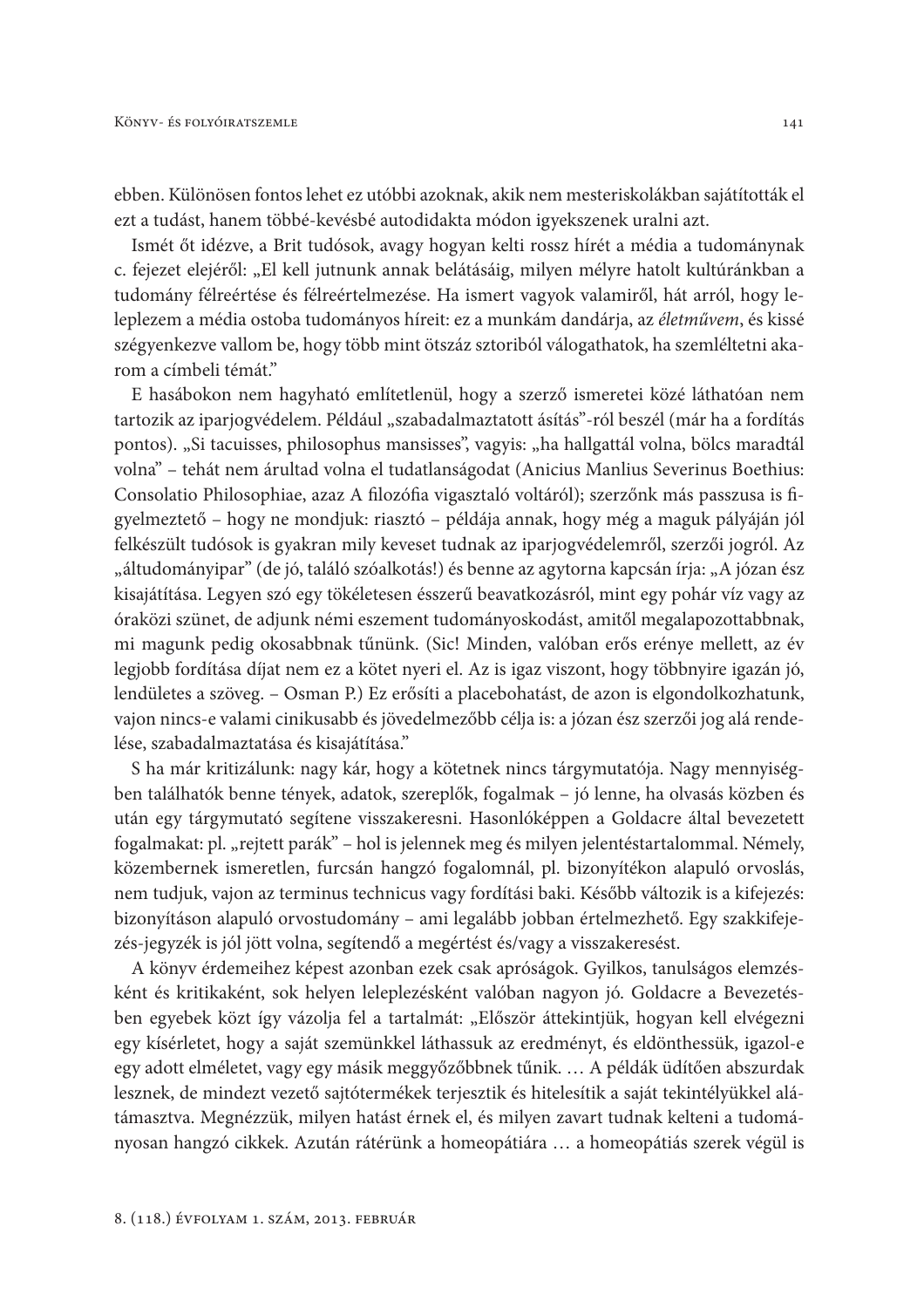hatóanyagmentes cukorpirulák, amelyek látszólag hatásosak, és így megtestesítik mindazt, amit egy kezelés elfogadható tesztjéről tudnunk kell, s rajtuk keresztül azt is megérthetjük, hogyan keltenek bennünk tévhitet egy eljárás hatékonyságáról. Minden szükségest megtudunk a tesztelésről, és azt is, hogyan ismerhető fel a rossz teszt. ... Aztán a nagyvadakat vesszük célba. A táplálkozástudományi szakemberek alternatív terapeuták, akiknek valahogy sikerült tudományként eladni a területüket. Az ő tévedéseik (tévedés-e, amiből jól meg lehet élni? – Osman P.) izgalmasabbak a homeopatákéinál, mert az igazi tudomány sáncai mögött nemcsak érdekesebb, de veszélyesebb is a működésük. ... Látni fogjuk egyfelől a retorikai bűvészmutatványokat, másfelől az amatőr hibákat, amelyekkel újra és újra félrevezetnek bennünket az élelmiszereket és a táplálkozást illetően (a célokat és az elért hozamokat tekintve az amatőr aligha jó jelző itt! - Osman P.), és azt is megnézzük, hogyan tereli el ez az új iparág a figyelmünket az életmódban rejlő és az egészséget veszélyeztető valódi rizikófaktorokról... Ezután megnézzük, hogyan járul hozzá a média a tudomány össznépi félreértelmezéséhez.... Végezetül – amit a legaggasztóbbnak tartok – azt mutatom be egy fejezetben, hogyan követnek el súlyos következményekkel járó szarvashibákat hatalmi pozícióban lévő emberek, akiktől nem ezt várnánk; majd megnézzük, hogy a bizonyítékok cinikus kiforgatása a médiában hogyan vezetett veszélyes és valóban groteszk túlzásokig két egészségügyi para esetében. (A "para" itt feltehetően valami olyasmit jelent, hogy járványos félelem - Osman P.) Az már az olvasók dolga, hogy felismerjék, mennyire uralkodott el az áltudomány, de azon sem árt elgondolkodni, mit tehetünk ellene. (Az pedig a mai tömegmédia óriási erővel és következetességgel kivitelezett dolga, fűzhetjük ide, és látjuk Goldacre kritikájában is, hogy ez utóbbiakra mind kevésbé legyen képességünk és igényünk. – Osman P.) ... A könyv végére érve meglátják a tényeket néhány igen népszerű megtévesztés mögött, de mire eljutnak idáig, sok hasznos ismeretre tesznek szert a kutatásról, a bizonyítási szintekről, az elfogultságokról, a statisztikáról, a tudomány történetéről, a tudományellenes mozgalmakról, a kuruzslásról. ... Kicsit sem lesz nehéz, mert ez az egyetlen biosz-óra, amelyen garantálni tudom, hogy nem az olvasók lesznek azok, akik ostoba hibákat vétenek. És ha lesznek olyanok, akik a végén sem értenek egyet velem, azoknak sem volt hiába: lehet, hogy ragaszkodnak a tévedéseikhez, de immár jóval nagyobb magabiztossággal és felkészültséggel tehetik." És csak remélhetjük, hogy az orvosok felkészültségét illetően vadul túlzó például a következő állítása, amely a homeopátiáról szóló fejezet elején jelenik meg: "Mire a fejezet végére érünk, többet fogunk tudni a bizonyítékon alapuló orvoslásról és kísérlettervezésről, mint egy átlagos orvos."

Statisztikák. A "Gonosz-e a hagyományos orvoslás?" sajátos címmel feldíszített fejezet cincálja azokat a trükköket, amelyekkel a gyógyszergyárak a fejlesztésben eltüntetik a nekik kellemetlen vizsgálati eredményeket. Ebben találjuk, egyebek közt: "Íme a statisztikai elemzés klasszikus trükkjei, amelyek szavatolni tudják a kísérlet pozitív eredményét."

Szubjektív kérdés persze, hogy ki mennyire akar elmélyedni a leleplezésekben – például abban, ahogyan Goldacre egy teljes fejezetben, valóban példaértékűen, nagy gondosan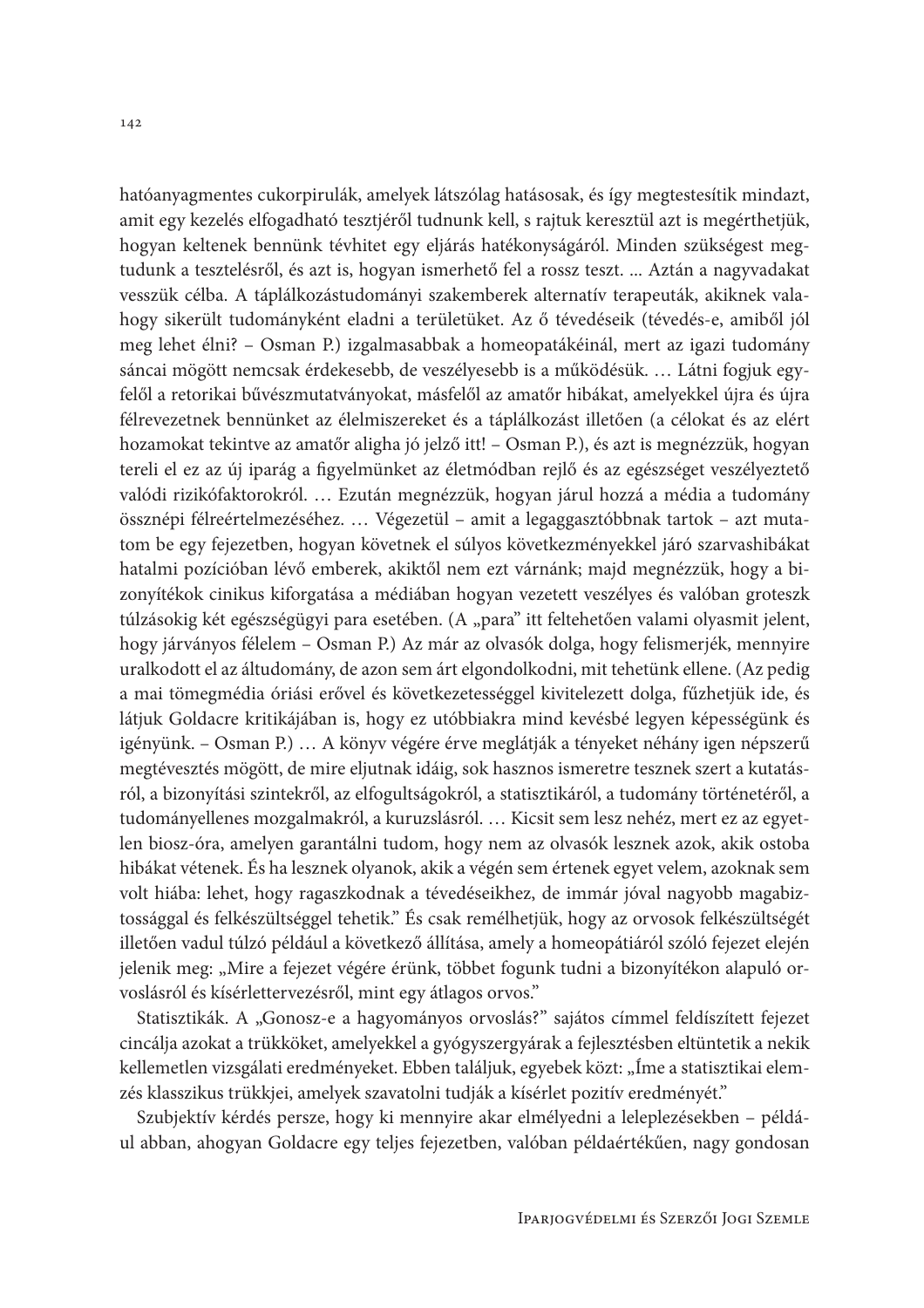és kíméletlenül lerángatja a glóriát Gillian McKeith-ről, aki – a szerző szavaival – "multimilliomos pirulamogul és klinikai táplálkozási szakértő" és "Ő maga egy egész birodalom, főműsoridős tévéceleb és sikerkönyvszerző. ... Mindenki számára, aki kicsit is konyít a tudományhoz, csak egy rossz vicc." Hasonlóan kitörő szeretettel mutatja be egy másik fejezet Patrick Holford professzort: "Amíg Gillian McKeith a széles tömegeknek játszik, Patrick Holford az akadémikusság maga a brit táplálkozási mozgalomban..." és "Egyes korai művei bájosan elborultak...". Érdeklődés kérdése az is, ki mennyi időt és energiát szentel annak a fejezetnek, amely – szintúgy igazán példaértékűen – részletesen leírja és kritizálja a "Durham-kísérleteket". Ezek rendeltetése annak kimutatása (Goldacre kritikai elemzésének alig burkolt megállapítása szerint inkább a szakszerűséget gátlástalanul mellőző, erőltetett felmutatása) volt, hogy a halolajkapszulák szedése jelentékenyen növeli az iskolai tanulóifjúság szellemi teljesítményét. Utóbbi történetnek fontos része annak leírása is, hogyan próbált, és nem tudott, a szerző konkrét adatokhoz jutni a kísérletekről és eredményeikről. Akik szeretik a tényfeltáró, leleplező riportázs műfaját, nagy élvezetet találhatnak ezért is ezekben, és a könyv sok további részében. Aki netán úgy érezné, hogy ezek kissé túlírtak (magunk szerfelett alaposaknak, ugyanakkor nagyon érdekesnek és tanulságosnak, ám olykor valóban a szó minden értelmében kimerítőnek mondanánk őket), annak rendelkezésére áll Pósalaky bácsi nagy találmánya: "ugorgyunk!" Aki viszont kedveli a részletgazdag történetmesélést, kifejezetten nagy örömét lelheti bennük.

Korunk egyik elszabadult Góleme, a marketing (ha tetszik, az eredeti szerepében igen hasznos kerti locsolócső, amely nemcsak álmodja, hogy boa constrictor, hanem tényleg azzá is vált) – sok más működési területe mellett eszköze, másrészt múzsája is az áltudományoknak. Goldacre írja az egyik különösen divatos öngyógyítási módszerről: "A méregtelenítési jelenség azért érdekes, mert a marketingesek, életmódguruk és alternatív gyógyítók egyik legnagyobb szabású innovációját jeleníti meg: egy teljesen új fiziológiai folyamat feltalálását. Az ember elemi biokémiájának keretében a méregtelenítés értelmetlen fogalom. ... Mint a legnagyobb áltudományos találmányok, ez is szándékosan keveri a józan paraszti észt az idegen hangzású, medikalizált agyrémekkel..." (A "medikalizált" persze mással helyettesíthető be, ha az áltudományok és a nagyon is szakszerű, kereskedelmi célú manipulációk más vadászterületeit nézzük.) És: "Nagy tisztelője vagyok a kozmetikai iparnak. Ez a másik végén helyezhető el a spektrumnak, mint a méregtelenítő üzletág. Szigorúan szabályozott, nagy pénzeket hoz ki a semmiből, a nemzetközi biotech cégeken belül népes, jól szervezett teamek sokasága gyártja az elegáns, szórakoztató, hatásos és abszolút védhető áltudományos téziseket. ... A kapcsolat a csodaösszetevő és a hatásosság között csak a vásárló agyában jön létre, és átolvasva a gyártó szövegét, látni fogjuk, hogy szakemberek kisebb hadserege gondoskodott arról, hogy a címke roppant meggyőző legyen, ám ugyanakkor - a legszigorúbb szemmel nézve is - szemantikailag és jogilag kikezdhetetlen." Továbbá: "A médiában szereplő táplálkozási szakemberek túllépnek a bizonyítható dolgok körén: gyakran azért, hogy tablettákat adjanak el, máskor táplálkozási divathóbortokkal vagy új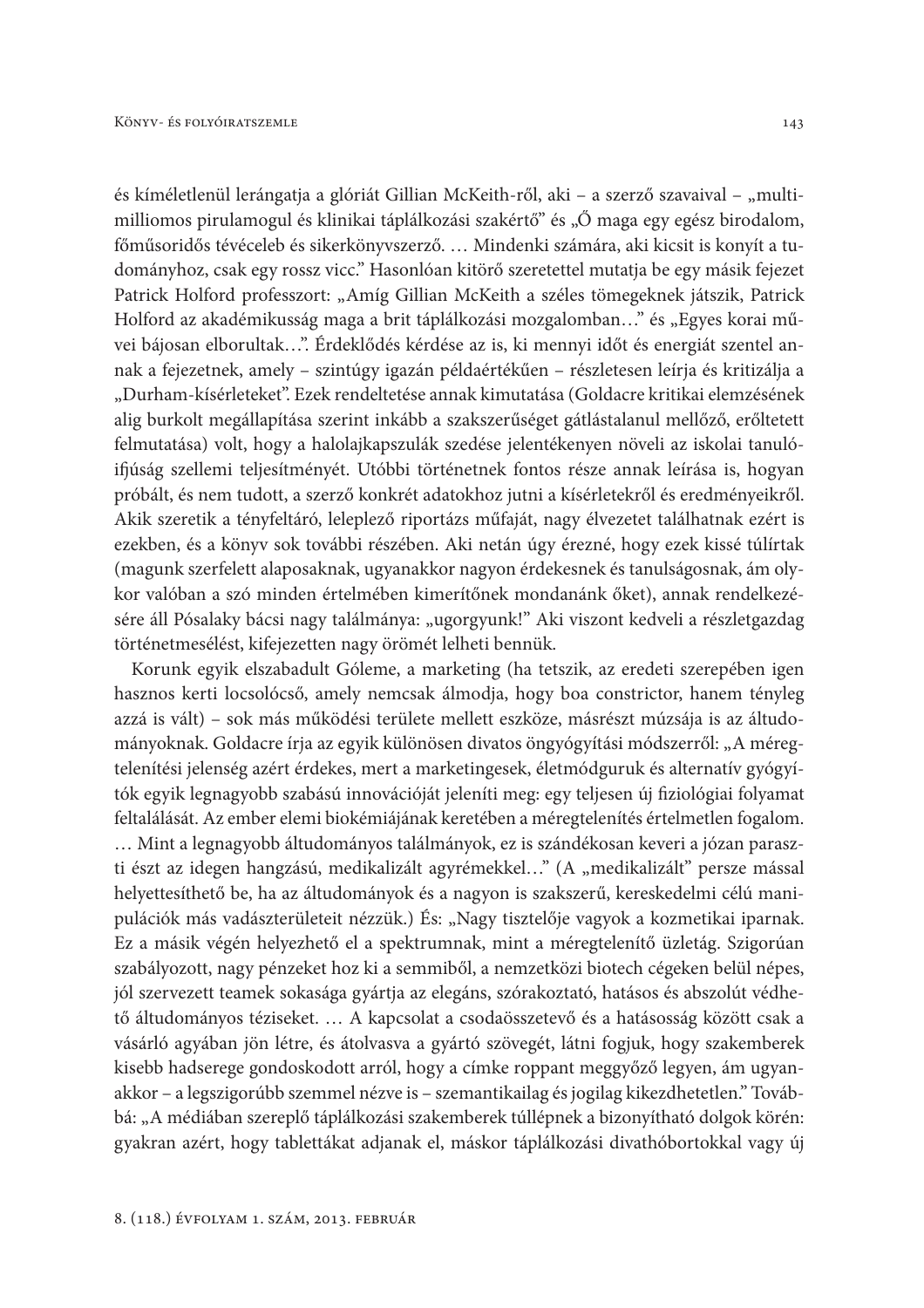kórismékkel házalnak, hogy függővé tegyék az embereket; ám mindig az áll a háttérben, hogy piacot teremtsenek önmaguknak, és szakértőként léphessenek fel a lóvá tett, tudatlan közönséggel szemben." (Az utóbbi persze ismét a "piacot teremtsenek" eszköze. Ám fűzzük ide: bárcsak a táplálkozási szakemberek lennének az egyedüliek, vagy akárcsak ők tennék ki a zömét azoknak, akik üzleti céllal igyekeznek lóvá tenni bennünket!) És ismét a marketingkommunikáció hatalmáról: "Valahányszor napvilágot lát valamilyen bizonyíték arra, hogy az 50 milliárd dolláros táplálékkiegészítő-ipar termékei hatástalanok vagy egyenesen károsak, beindul a hatalmas marketinggépezet, és hamis, alaptalan módszertani kritikákat szegez szembe a publikált adatokkal, hogy összezavarja a tényeket – ezek egy értelmes, tudományos vitában nem állnák meg a helyüket, de nem is ez a cél. Jól bevált kockázatkezelő taktika ez számos üzletágban."

Az elme hatalma a szó több értelmében is: ennek egyik nagyon karakteres területéről, a placebohatásról szól egy teljes fejezet. Goldacre írja annak elején: "fergeteges túrát javaslok az orvosi kutatás egyik bizarr és megvilágító erejű területére. A test és az elme kapcsolatáról lesz szó, az értelmezés szerepéről a gyógyításban..." Ezt pedig olyan fejezet követi, amelynek címe igazán megkapóan bájos, s a tartalma tökéletesen igazolja is annak ígéretét: "A nap hülyesége".

Egy döbbenetes fejezet szól egy gátlástalan, viszont – vagy éppen ezért – nagyon sikeres "vitaminpirula-vállalkozó" kapcsán a HIV- és AIDS-probléma kezeléséről Dél-Afrikában. Konkrét ismeretek híján csak remélni merjük, hogy Goldacre téved, túloz, a valóságnál sokkal sötétebb képet fest, mert amit leír, abban nem kevesebb áll, mint hogy ebben a kemény dél-afrikai kormányzati részvétellel folyó, szó szerint életre-halálra menő játszmában a tízés százezrek élete számít a legkevésbé, s mert semmi okunk azt hinni, hogy ez csak valami egyszeri és soha, sehol meg nem ismétlődő lehet. Amit leír, abban a "rossz tudomány" már egyértelműen népirtássá válik. És az ügy keserű epilógusa: "Bármilyen szélsőségekig ment is el, nem volt egyetlen természetgyógyász vagy táplálkozási szakértő az egész világon, aki szót emelt volna Matthias Rath és kollégái tevékenységének akár egyetlen vonatkozása ellen. Épp ellenkezőleg: ünneplik mind a mai napig. ... Az alternatív gyógyászati mozgalom veszélyesen, szisztematikusan mutatkozott alkalmatlannak a kritikai önértékelésre... ... így torzulnak el a szép ideák." És az ember ismét fohászkodik: bárcsak a széles tudománynak ez lenne az egyetlen területe, amelyre ez igaz!

Már említettük a Gonosz-e a hagyományos orvoslás? c. fejezetet. Ebben egyebek közt igen tanulságos, részletes útmutatást kapunk a "hogyan csaljunk a készítményünk javára a bizonyítást szolgáló összehasonlító gyógyszerkísérlet" mutatványhoz, továbbá egy figyelemre méltóan ügyes kis eszközt, a tölcsérábrát a csalások leleplezéséhez.

A fentebb említett Brit tudósok, avagy hogyan kelti... c. fejezetben írja: "A tudományos sztorik általában három kategóriába sorolhatók: vannak 'buggyant', 'nagy áttöréses' és 'para-' sztorik. Mindegyik a maga sajátos módján ássa alá és torzítja el a tudományt. Lássuk őket egyenként." És valóban, konkrét példákkal hitelesített boncolás következik.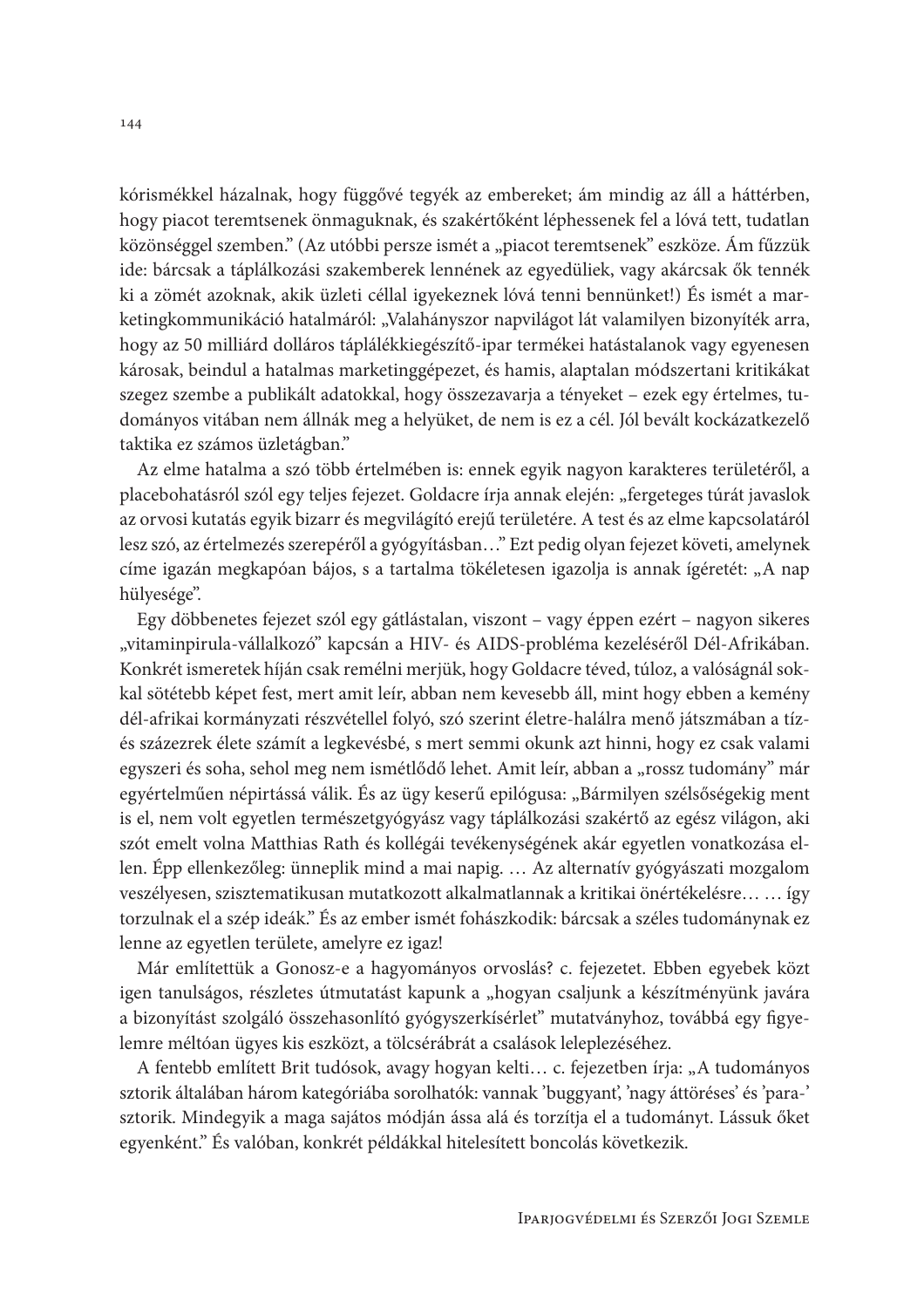Újabb megragadó fejezetcím: Miért hisznek okos emberek hülyeségekben? Ebben sok érdekes megállapítás közt találunk egy különösen megszívlelendő idézetet Charles Darwintól: "Egy aranyszabályt követve valahányszor új megfigyeléssel vagy gondolattal találkoztam, ami ellentmondott korábbi eredményeimnek, azonnal és pontosan feljegyeztem; mert tapasztalatból megtanultam, hogy az ilyen adatokat és gondolatokat sokkal hajlamosabb elfelejteni az ember, mint a számára kedvezőket" (kiemelés az ismertetés szerzőjétől), egy továbbit pedig Stephen Jay Gouldtól: "Ha az emberek nem tanulnak meg ítéletet alkotni, és csupán a reményeik után mennek, az elveti a politikai manipuláció magvait." És bízvást hozzátehetjük: mindennemű manipulációét, hiszen a remény az egyik legfőbb árucikk, amelyért szinte minden pénzt, amit csak tudnak, megadnak az emberek. A hamis reményt árulja ezer alakban, ezer módon, gyakran egészen mesteri trükkökkel a rossz tudomány is.

A következő, Rossz statisztikák c. fejezetet Goldacre így indítja: "Most, hogy már tudjuk értékelni a statisztikát – szemben az intuíció előnyeivel és hátrányaival –, nézzük meg, hogyan értelmezik félre és használják újra meg újra rosszul ezeket a számokat és számításokat. Első példáinkat az újságírás világából merítjük, de a borzalmak borzalma az, hogy az újságírók távolról sincsenek egyedül az elemi logikai hibák elkövetésében. A számok, mint látni fogjuk, életeket tehetnek tönkre."

"Ha egy tanácsot nagyon sokan fogadnak meg, és az a tanács – bármilyen jó szándékkal adták is - rossz, nagyon nagy kárt tud okozni, mert a legkisebb kockázatos lépés hatását is megsokszorozza a népesség tömege, amely megváltoztatja a viselkedését. Ezért van az újságíróknak különleges felelősségük (és szintúgy mindenki másnak, aki véleményvezér, hangadó, hitelt érdemlőnek tűnő guru szerepében tud szólni a tömegekhez! – Osman P.), és ezért szentelem a könyv utolsó fejezetét két igen szemléletes rémhír – az MRSA-para és az MMR-para – mögött meghúzódó folyamatok vizsgálatának. De amint már megszokhatták, most is többről lesz szó a két sztorinál, és számos kitérőt is teszünk az úton." Így vezeti be Goldacre a nagy finálét. Az MRSA a hírhedt húsevő baktérium, az MMR a kanyaró, a mumpsz és a rubeola elleni kombinált védőoltás. Mindkét elemzésről elmondható, hogy nem egyszerűen az emberi gyarlóságról szól, hanem a társadalom működésének alapvető rendszerhibáját tárja fel. Érdemes hozzáfűznünk, hogy az MMR-történet különösen nagy társadalmi kockázatra vet fényt: a járványos betegségek feltámadásának veszélyével fenyeget, ha az emberek megtagadják, hogy a gyermekeik megkapják a védőoltásokat. A társadalomnak az egészségéhez fűződő joga, és voltaképpen a társadalom minden egyes tagjának egyéni, személyes biztonsága kerül szembe az egyén önrendelkezési – illetve a gyermekeire vonatkozó rendelkezési - jogával, érdemben azokéval, akik személyes okból - tévhit, tudatlanság, túlfejlett ego - nem hajlandók részt vállalni a közös védekezésből. Valójában erre is jól illik az utolsó utáni fejezet e két (rész)mondata: "Senki nem figyel rá, milyen égető egészségügyi kérdéssé vált a sületlenség..." és "inkább teszek érte felelőssé rendszereket, mint egyes embereket".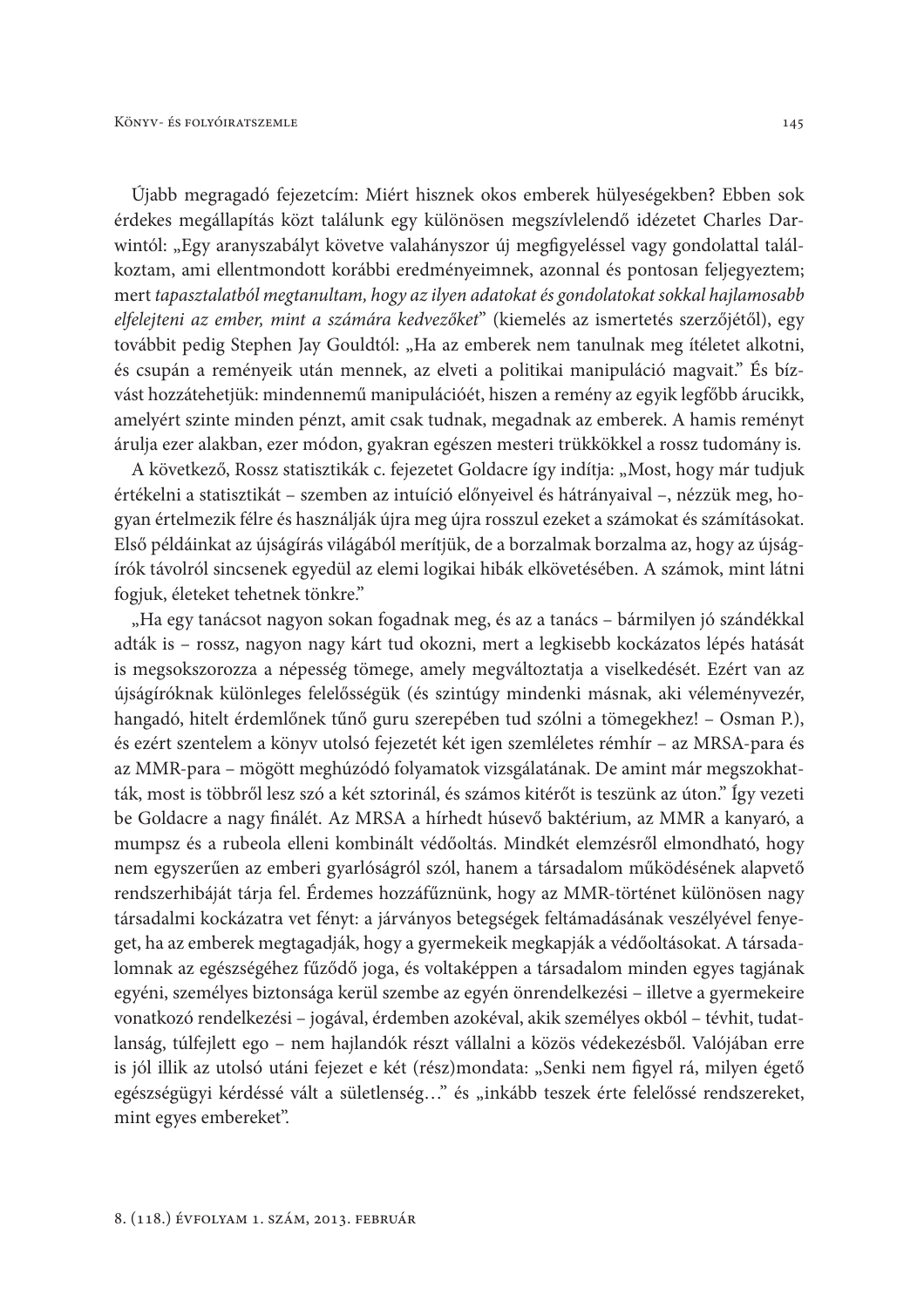Az utolsó utáni fejezet. Talán Steve Jobs prezentációinak legendás "és még valami" záróakkordjára hajazva, itt is ilyen című fejezet zárja a sort. Benne Goldacre összegzi könyve indítékainak velejét, és cselekvésre buzdít a rossz tudomány ellensúlyozására. Egy karakteres rész az utóbbiból: "A tudósoknak és kutatóknak pedig ezt ajánlom a figyelmükbe: nincs módjuk megakadályozni, hogy az újságok hülyeségeket nyomtassanak ki, de megvan a lehetőségük beleadni a magukét. Írjanak emailt a hírszerkesztőnek, az egészségügyi rovatvezetőnek, és kínáljanak fel nekik egy érdekes anyagot a szakterületükről. El fogják hajtani őket. Próbálkozzanak újra. ... Ha valaki úgy érzi, hogy félreértelmezik a munkáját – vagy az egész szakterületét -, tegyen panaszt..." - és itt egy hosszú felsorolás következik, hogy hol mindenütt és hogyan. És végső eszközként, a záró bekezdésben: "Indítson blogot. Nem fog figyelni rá mindenki, de lesznek, akik igen. A jövő a közvetlen hozzáférés a szakértői véleményekhez..."

Aki ebben a tudomány és főként az emberiség javára valóban sikerrel jár, az teljes joggal elmondhatja – mai PC-nyelven – hogy "Ez jó mulatság, férfi munka volt!"<sup>6</sup>

Dr Osman Péter

 $* * *$ 

Somlai Tibor: Volt és nincs. Nagypolgári és arisztokrata enteriőrök, 1900–1945. Csengel-Plank Ibolya és Kiss Éva kísérőtanulmányával. Corvina Kiadó, 2012; ISBN: 978 963 1361 05 6

Igazi nagypályás dizájn, belsőépítészet és tárgykultúra remekműveiből ad különleges válogatást ez a kötet, dokumentációértékű, gazdag és gyönyörű képanyaggal. Elbűvölő időutazásra visz: olyan világba, amely, bár időben még viszonylag közeli, több ok folytán is teljes joggal nevezhető letűnt kornak. Legfőképp azért, mert az azóta eltelt évtizedek során nagyot változott a társadalom, eltűntek belőle azok a szereplők, akikhez az ilyesfajta enteriőrök kötődtek, akiknek igényük és lehetőségük is volt ezek létrehozására és fenntartására, s akik jelentős részénél ez többé-kevésbé osztályuk hagyományaihoz kötődött. Nem kevésbé azért is, mert – szintúgy sok oknál fogya – nagyot változott a közízlés, pontosabban az az értékrend, amely hajdan a gazdagság felső régióiban életre hívta az igényt ezekre az enteriőrökre, és azokat nem is csak felsőfokú presztízshordozókká tette, hanem sokak szemében a gazdagságnak és a legtehetősebbek kultúrájának alapvető jelentőségű kellékeivé.

Somlai Tibor így szól e könyvéről és annak testvérköteteiről bevezetőjében: "Ez a kötet egy sorozat harmadik darabjának tekinthető. A három könyv a huszadik századi belsőépíté-

<sup>6</sup> Vörösmarty Mihály: Gondolatok a könyvtárban.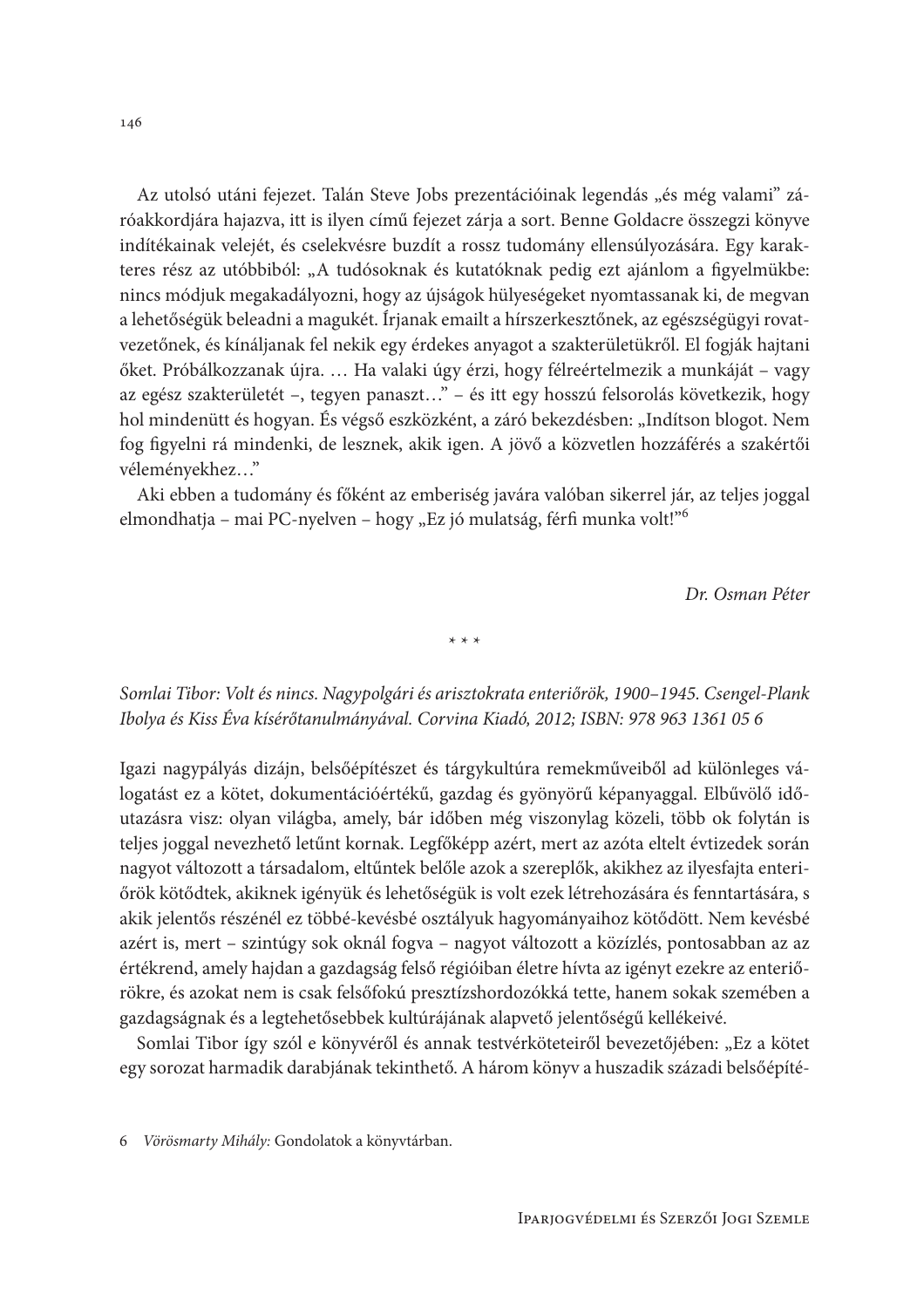szet különböző irányzatait dolgozza fel 1970-ig. A szempont nem az időrendiség volt. Elsőként a 'Tér és idő' a két háború közötti modern lakásbelsőkkel foglalkozott, majd a 'Távol és közel' 1945-től 1970-ig mutatta be a belsőépítészeti irányzatokat. Végül ez a kötet – mely a sorban az első is lehetett volna - 1900-tól 1945-ig dolgozza fel a nagypolgári és arisztokrata enteriőröket, szubjektív válogatásban. Sokat gondolkoztam a címen, és végül arra jöttem rá, hogy olyat kell választanom, amely kifejezi azt a szomorú tényt, hogy a bemutatott enteriőrök egytől egyig örökre eltűntek. Ez azért szomorú, mert Budapesten is lehetne hasonló gyűjtemény, mint a londoni Wallace Collection, a párizsi Musée Jacquemart-André vagy a New York-i Frick Collection. Ezekkel vetekedő csodálatos gyűjtemények voltak nálunk is, de a háború és az utána következő negyven év szocialista világa egyszer és mindenkorra eltüntette a nagypolgárságot, otthonaikkal együtt. Ezt a világot szeretném bemutatni, mielőtt a fotók végleg szétszóródnak, megsemmisülnek, és az a korosztály sem lesz már fellelhető, amelyik, még ha nagyon fiatalon is, de mozgott, élt ezekben az enteriőrökben."

Semmi kétség sem férhet ahhoz, hogy ebben az igen elegáns albumban kifogástalan, magas színvonalú kultúrtörténetet kapunk – erre biztos garancia már maga a Corvina és hasonló kiadványainak hosszú sora.

Somlai a kötet képanyagáról és kapcsolódó ismertetéseiről: "Ennek a 46 kastélynak, villának és lakásnak a fellelhető korabeli fotóanyag alapján történő bemutatása meglehetősen szubjektív jellegű. (Számára lehet, ő bizonyára rendelkezik azzal a tudással, amelynek alapján meg tudja ítélni, hogyan viszonyul ez a válogatás a bemutatott kor ilyen alkotásainak - merthogy az ilyen enteriőr magas színvonalú kreativitással létrehozott alkotás - teljességéhez. Számunkra, akiket e kötet tartalmának megítélésében nem zavar efféle összehasonlítási alap, ez, a gyönyörködés adta esztétikai élvezet mellett, egy kiemelkedően magas információértékű áttekintés. A hivatásos kultúrtörténészeken és a jól felkészült érdeklődőken túl kevesek lehetnek már, akik annyit tudnak erről a világról, hogy megérezzék akár a válogatás, akár a szerző ismertetéseinek szubjektív természetét – Osman P.) Próbáltam a még nem, vagy kevésszer publikált képeket összegyűjteni. A fotók fele közgyűjteményekből, a másik fele családi albumokból származik. A kutatások során sok érdekes, eddig ismeretlen adat is felszínre került. Szeretném előrebocsátani, hogy a képekhez fűzött ismertetések szintén nagyon szubjektívek, és nem tudományos igénnyel lettek megfogalmazva. (Ami nekünk, laikusoknak meg is könnyítheti a mondandó befogadását és élvezetét, a válogatásnak és az ítéletnek a szubjektivitása pedig aligha zavar, ha jól felkészült hozzáértőtől kapjuk – Osman P.) Célom egy olyan képeskönyv létrehozása volt, amely bemutatja a mostani és a következő generációknak egy olyan letűnt magyar világ és társadalmi osztály életkörülményeit, mely tőlünk nyugatra megmaradt, nálunk azonban visszahozhatatlanul eltűnt, volt, nincs!"

A "képeskönyv"-nél senki se gondoljon valamiféle, e szó megszokott jelentése szerint kissé leegyszerűsítő, netán mesterkélten könnyed bemutatásra. Kellemes, gördülékeny előadásmóddal ugyan, de a bemutatás szakmai értékét csorbító bármilyen kompromisszum nélkül, intelligens érdeklődőknek, hozzájuk méltó módon adja át tudását a szerző. S aki azt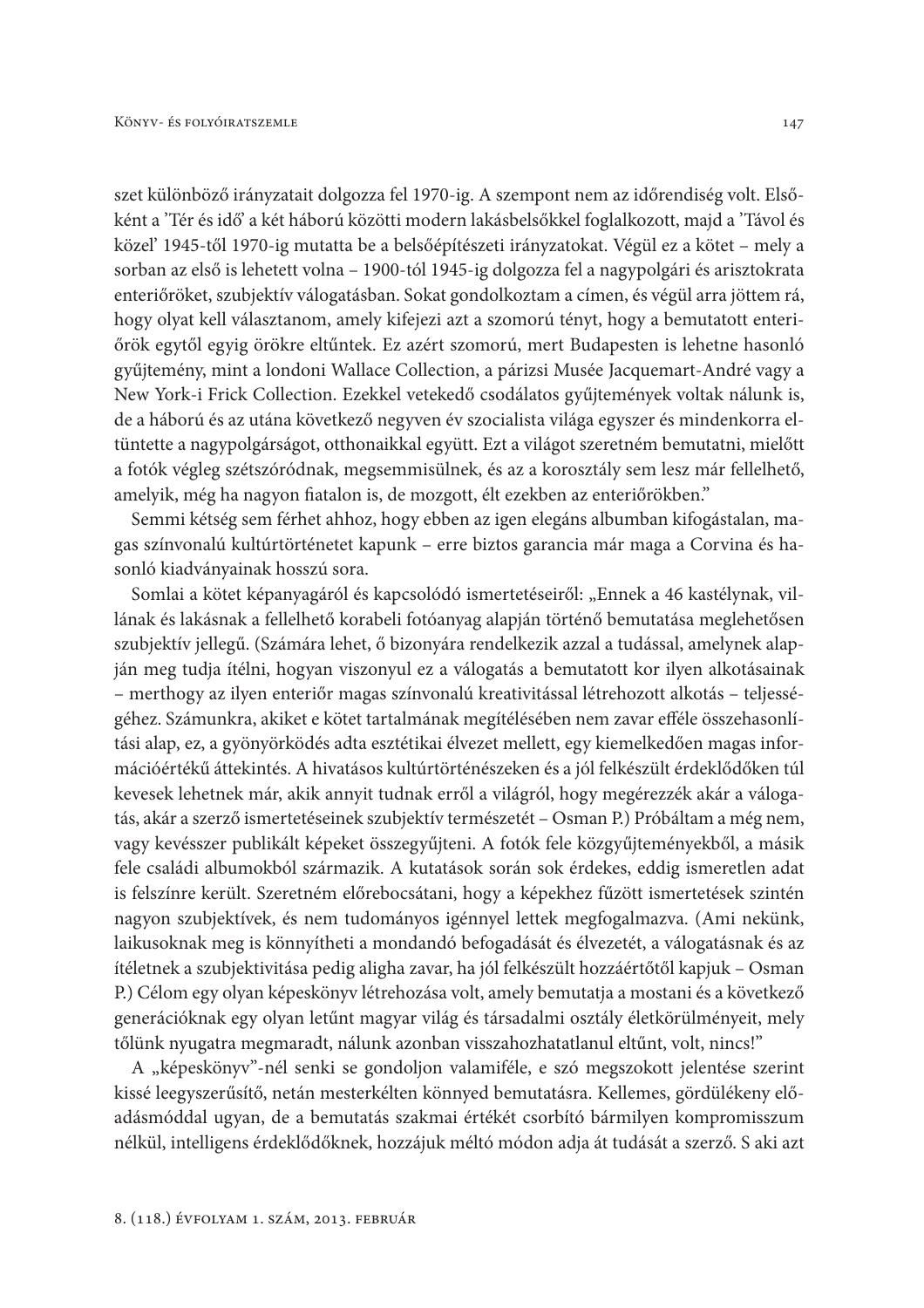mondaná, kit érdekel ma már az a letűnt magyar világ és társadalmi osztály, gondoljon arra, kit érdekelnek ma már azok a gazdagok és előkelők, legalábbis azok túlnyomó többsége, akik számára a reneszánsz, a barokk vagy éppen a rokokó remekei készültek.

Úgy illik, hogy a recenzens itt elfogultságot jelentsen be. Nemcsak azért, mert könyvekkel élő emberként a tudásközlés egyik csúcsának tekinti a legjobb hozzáértéssel megírt ismeretterjesztő műveket, amilyen ez a kötet is. Ezen túlmenően azért is, amit a szerző bemutatkozásul elmond magáról a Szép Házak Online oldalán (http://www.szephazak.hu/ tervezo-portre/somlai-tibor-belsoepitesz/256/): "A nagyapám volt Magyarországon az első szabadalmi ügyvivő, édesapám vette át az irodát, és magától értetődően nekem is folytatnom illett a családi hagyományt: így kerültem először a Műszaki Egyetemre, majd a Bánki Donát Műszaki Főiskolára. Ezután, mivel mindig is a bútorok érdekeltek, jelentkeztem az Iparművészeti Főiskolára." És nem csekélység, hogy hogyan került erre a pályára: "Némi szerencse is kellett hozzá. Egy atyai jóbarátom, Koller György ajánlott Amerigo Totnak, aki akkoriban épített egy házat a Táncsics Mihály utcában, és belsőépítészt keresett. Tot bérbe adta a házat neki, aki ott nyitotta meg a Rézkarcoló Művészek Alkotóközösségének galériáját. Ennek a háznak a belsőépítészeti kialakítása lett az első munkám." Erre mondják, hogy "erős kezdés", a folytatásban pedig sok egyéb között a General Electric európai központja is szerepel, ami igencsak rangos referenciának tűnik. Ki tudná szakmailag jobban, igazán hitelesen érteni, értékelni és bemutatni az ilyen enteriőrökben megtestesülő alkotásokat, mint aki maga is "nem középiskolás fokon" műveli ezt a mesterséget? Ami pedig ebből még nem magától értetődő: Somlai a magyarázataiban, ismertetéseiben, "tárlatvezetéseiben" nagy láttató erővel, kitűnően bánik a szavakkal is.

Csengel-Plank Ibolya írja az itt olvasható Belső fényképek – enteriőrök – szobabelsők c. tanulmányában: "Az enteriőr (francia: intérieur: 'belső tér') fogalma az építészetben kettős jelentéssel bír: Az egyik értelmezés szerint a tér építészetileg körülhatárolt belsejét jelenti, másik megközelítésben a művészi igénnyel berendezett helyiséget" (kiemelés a recenzió szerzőjétől). A fényképek és Somlai ismertetései ennek a művészi igénynek a sokféle megyalósulását mutatják be. Ezek mindenképpen és nagyon is példaértékűek. Természetesen nem abban, hogy hogyan igyekezzünk berendezni a környezetünket - de szép is lenne -, hanem magában az igényességben, amellyel az ember igyekszik széppé és lehetőleg, a funkciójának megfelelően, elegánssá tenni a környezetét. Végső soron abban az értelemben, ahogy a szecesszió behozta a hétköznapokba, a széles tömegek mindennapi életébe, sőt otthonaiba is a tárgykultúrát.

A kötet kapcsán írja a fényképészetről: "A funkció egyértelmű tolmácsolása éppúgy alapfeladat, mint a belső állapotának és a berendezés kvalitásának kifejezése. ... A fényképek általában pontos jelzéseket nyújtanak arról, hogy az épületek gazdái miként becsülik meg a környezetüket, mire tartják azt, és milyen lehetőségekkel rendelkeznek." Fűzzük ide is, amire fentebb már utaltunk: azon túl, hogy az épületek gazdái milyen enteriőrökkel becsülték magukat, azok közül a mások számára is megismerhetőknek igen fontos presztízshordozó